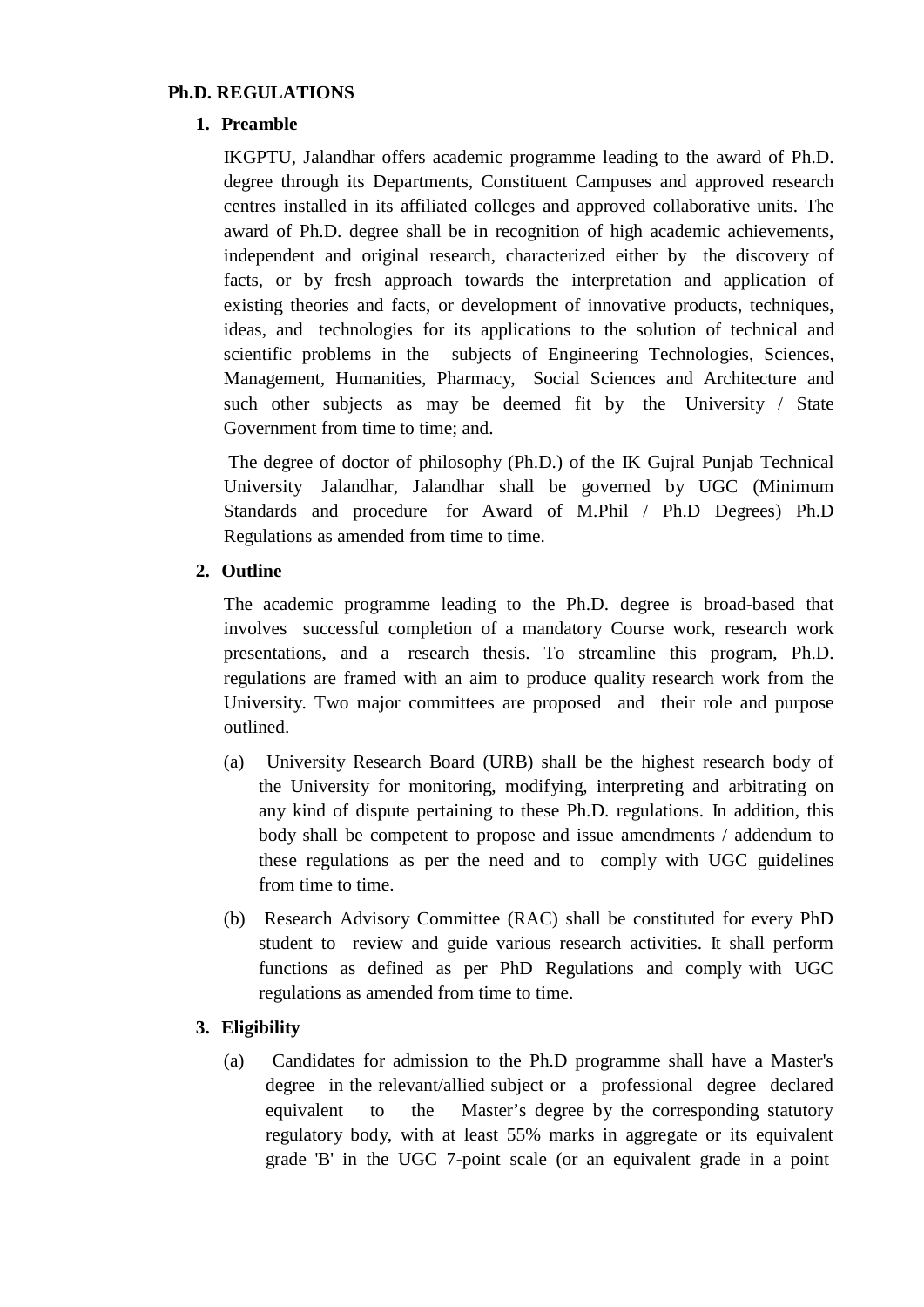scale wherever grading system is followed) or an equivalent degree from a foreign educational Institution accredited by an Assessment and Accreditation Agency which is approved, recognized or authorized by an authority, established or incorporated under a law in its home country or any other statutory authority in that country for the purpose of assessing, accrediting or assuring quality and standards of educational institutions.

- (b) A relaxation of 5% of marks, from 55% to 50%, or an equivalent relaxation of grade, shall be allowed for those belonging to SC / ST / OBC (non-creamy layer) / Differently- abled and other categories of candidates as per the decision of the Commission from time to time, or for those who had obtained their Master's degree prior to 19th September, 1991. The eligibility marks of 55% (or an equivalent grade in a point scale wherever grading system is followed) and the relaxation of 5% to the categories mentioned above are permissible based only on the qualifying marks without including the grace mark procedures.
- (c) Candidates who have cleared the M.Phil course work in regular mode with at least55% marks in aggregate or its equivalent grade 'B' in the UGC 7-point scale (or an equivalent grade in a point scale wherever grading system is followed) and successfully completing the M.Phil. Degree shall be eligible to proceed to do research work leading to the Ph. D. Degree in the same Institution in an integrated programme. A relaxation of 5% of marks, from 55% to 50%, or an equivalent relaxation of grade, shall be allowed for those belonging to SC / ST / OBC (non-creamy layer) / differently- abled and other categories of candidates as per the decision of the Commission from time to time.
- (d) A person whose M.Phil. dissertation has been evaluated and the viva voce is pending shall be admitted to the Ph.D. programme of the same Institution;
- (e) Candidates possessing a Degree considered equivalent to M.Phil Degree of an Indian Institution, from a Foreign Educational Institution accredited by an Assessment and Accreditation Agency which is approved, recognized or authorized by an authority, established or incorporated under a law in its home country or any other statutory authority in that country for the purpose of assessing, accrediting or assuring quality and standards of educational institutions, shall be eligible for admission to Ph.D. programme.
- (f) Candidates, who have already cleared UGC / CSIR / SLET / GATE/ GPAT/ Rajiv Gandhi Fellowship awardees / teacher-fellowship holders / INSPIRE / or candidates who are awarded Fellowships directly or by other funding agencies (*ICAR/ICHR/ICMR/DBT/DST*), *M.Phil candidates (who have admitted through entrance test and completed M.Phil degree in regular mode)* for the purpose of pursuing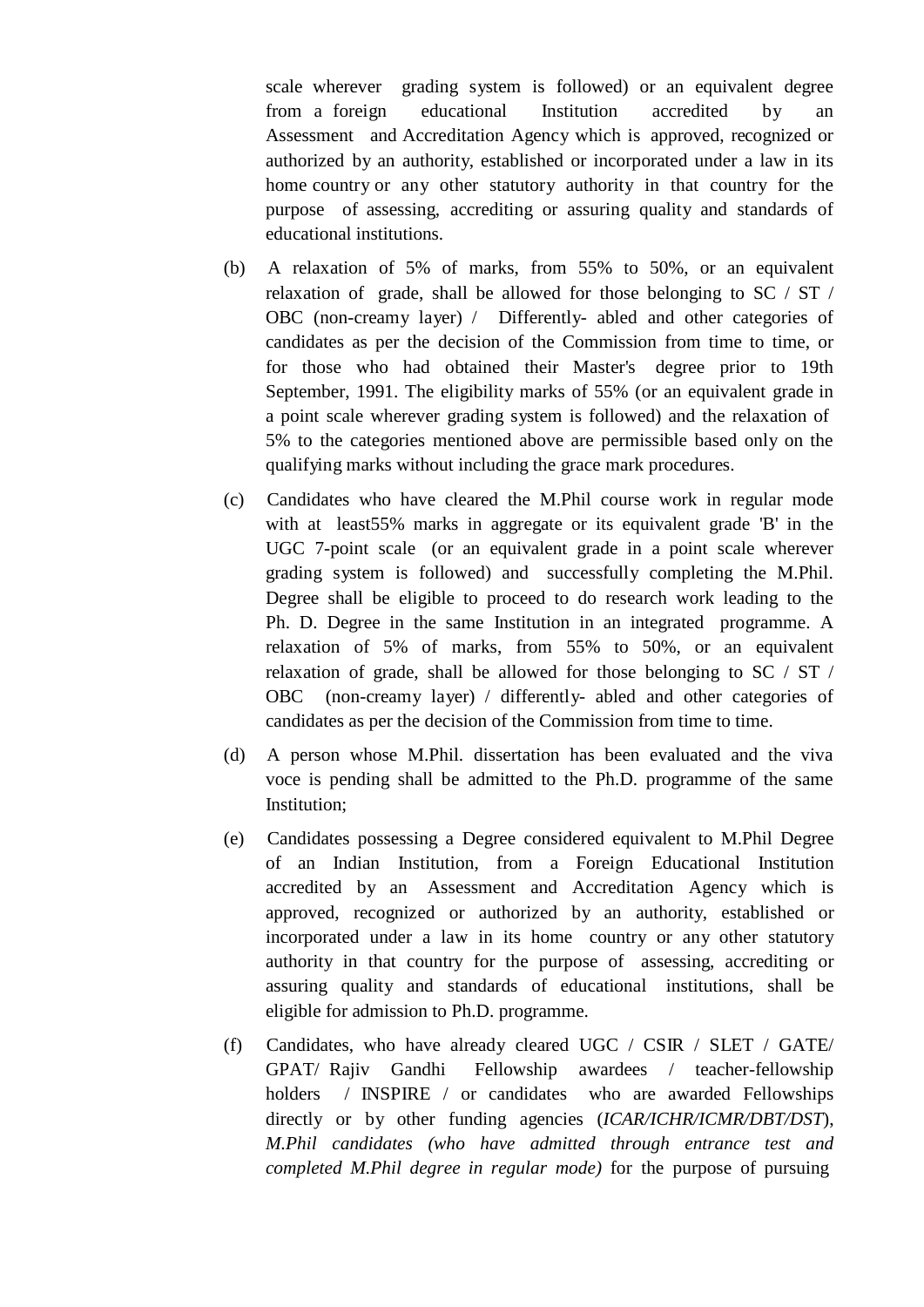PhD will be exempted from entrance test.

- (g) Candidates, who have qualified UGC / CSIR / SLET / GATE/ GPAT/ Rajiv Gandhi Fellowship awardees / teacher-fellowship holders / INSPIRE / or candidates who are awarded Fellowships directly or by other funding agencies (*ICAR/ICHR/ICMR/DBT/DST*), *M.Phil candidates (who have admitted through entrance test and completed M.Phil degree in regular mode)* can join Ph.D program any time throughout the year subject to availability of the Ph.D. vacancy and approval of the Supervisor. However, course work allotment will be as per existing Ph.D norms.
- (h) No Candidate shall be eligible to register for the Ph.D. programme if he / she is already registered for any full time programme of study in any University / Institution.

# **4. Admission**

a) The admission in Ph. D programme will be done through entrance test and interview.

The admission for the session June/July will be done on the basis of entrance test and interview. *Test exempted candidates i.e UGC/CSIR Exam/SLET/GATE/GPAT Rajiv Gandhi Fellowship awardees/ teacherfellowship holders/INSPIRE/ or candidates who are awarded Fellowships directly or by other funding agencies (ICAR/ICHR/ICMR/DBT/DST), M.Phil candidates (who have admitted through entrance test and completed M.Phil degree in regular mode) may also apply for admission in June/July session.*

*Only valid score card of all exempted categories will be considered for admission.*

*The admission in the session Dec/Jan will be done on the basis of interview only. In this session only test exempted candidates i.e UGC/CSIR Exam/SLET/GATE/ GPAT/ Rajiv Gandhi Fellowship awardees/ teacherfellowship holders/INSPIRE/ or candidates who are awarded Fellowships directly or by other funding agencies (ICAR/ICHR/ICMR/DBT/DST), M.Phil candidates (who have admitted through entrance test and completed M.Phil degree in regular mode) may also apply for admission. Only valid score card ofall exempted categories will be considered for admission.*

The exact date of the examination will be notified through IKG PTU's website and advertisement in at least two (2) national newspapers, out of which at least one (1) shall be in the regional language.

- (c) The number of seats for admission, subject / discipline-wise distribution will be displayed on University website / advertisement.
- (d) An Entrance Test shall be qualified with qualifying marks as 50%. The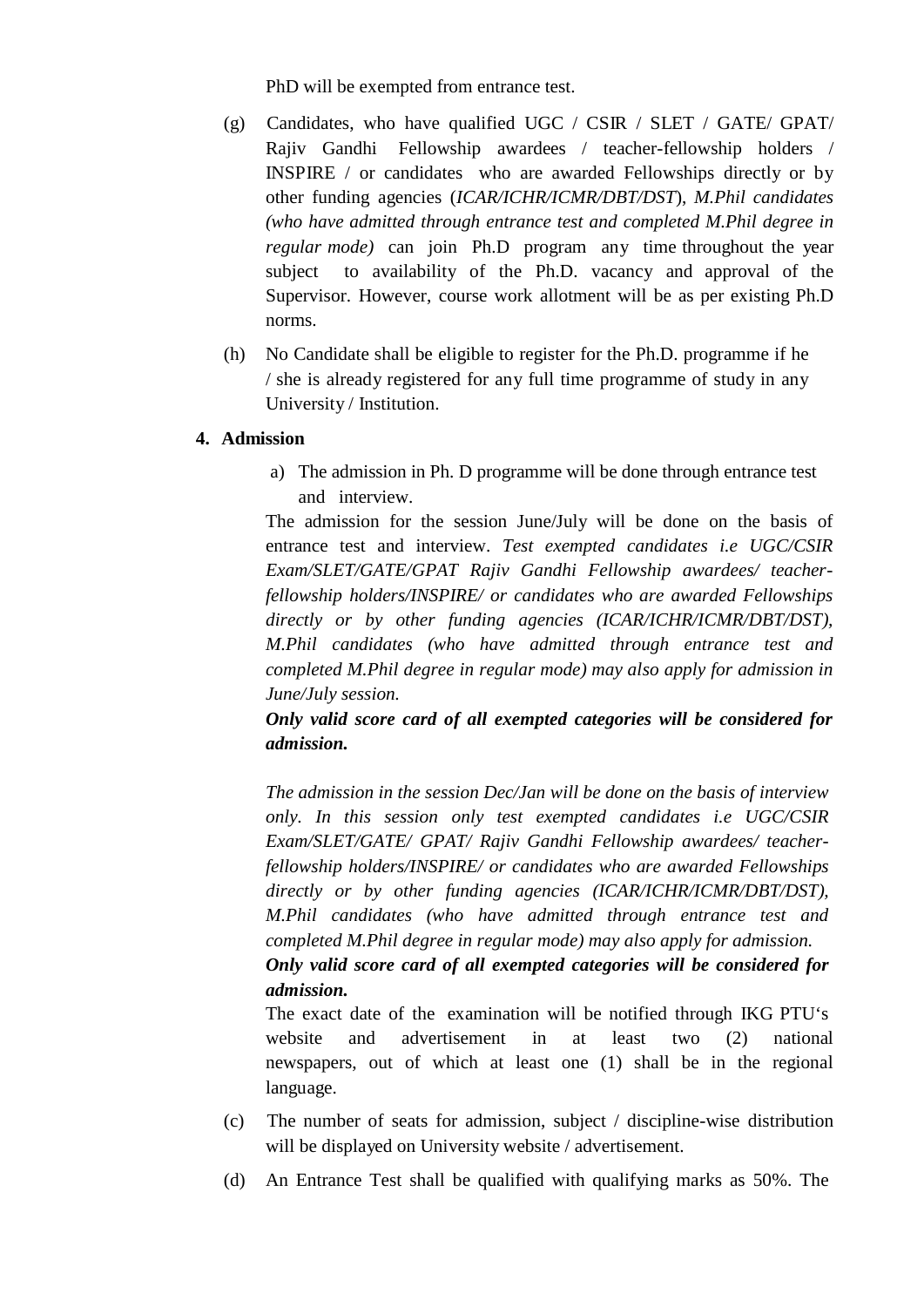question paper will be objective type and of 120 minutes duration. The syllabus of the Entrance Test shall consist of 50% of research methodology and 50% shall be subject specific. The merit list of the candidate belonging to Scheduled caste (SC) / Scheduled Tribe (ST) / Physically handicapped (PH) / Visually Handicapped (VH) shall be prepared separately. The qualifying marks for reserved categories shall be 45% in entrance.

(e) The entrance test will be based on the fundamental and subjective aspects of each subject whose content will be as defined by University

Grants Commission for NET (UGC) examination. For subjects (Engineering) for which UGC do not conduct the NET, the GATE / GPAT syllabus will be followed.

### **5. Selection Criteria**

- (a) The numbers of candidates who will be called for interview will be double the number of seats available for admission. The inter-se merit of candidates appeared in test will be made on the basis of merit calculated as per the following criteria:
	- (i) Weightage to marks in Master's / M.Phil programme : 40%
	- (ii) Weightage to marks in entrance test :  $40\%$
	- (iii) Weightage to interview : 20%
- (b) The interview shall also consider the following aspects, viz. whether:
	- (i) the candidate possesses the competence for the proposed research;
	- (ii) the research work can be suitably undertaken at the Institution / College;
	- (iii) the proposed area of research can contribute to new / additional knowledge.
- (c) Only the predetermined number of students, based upon the available recognized research supervisors (with concerned specialization / research interest) will be selected for admission to Ph.D. The result will be communicated to the student.
- (d) The candidate who has been selected for Ph.D programme after qualifying the test i.e. written and interview may take admission in June- July or Dec-Jan. If the candidate has been selected in the session Dec- Jan then he can take admission in the session Dec-Jan and June-July. **If the student fails to take admission in the said two consecutive sessions then his/her candidature will stand cancelled.**
- (e) **Sponsored / Fellowship Awardees**

The UGC / CSIR / INSPIRE / AICTE fellowship awardees or those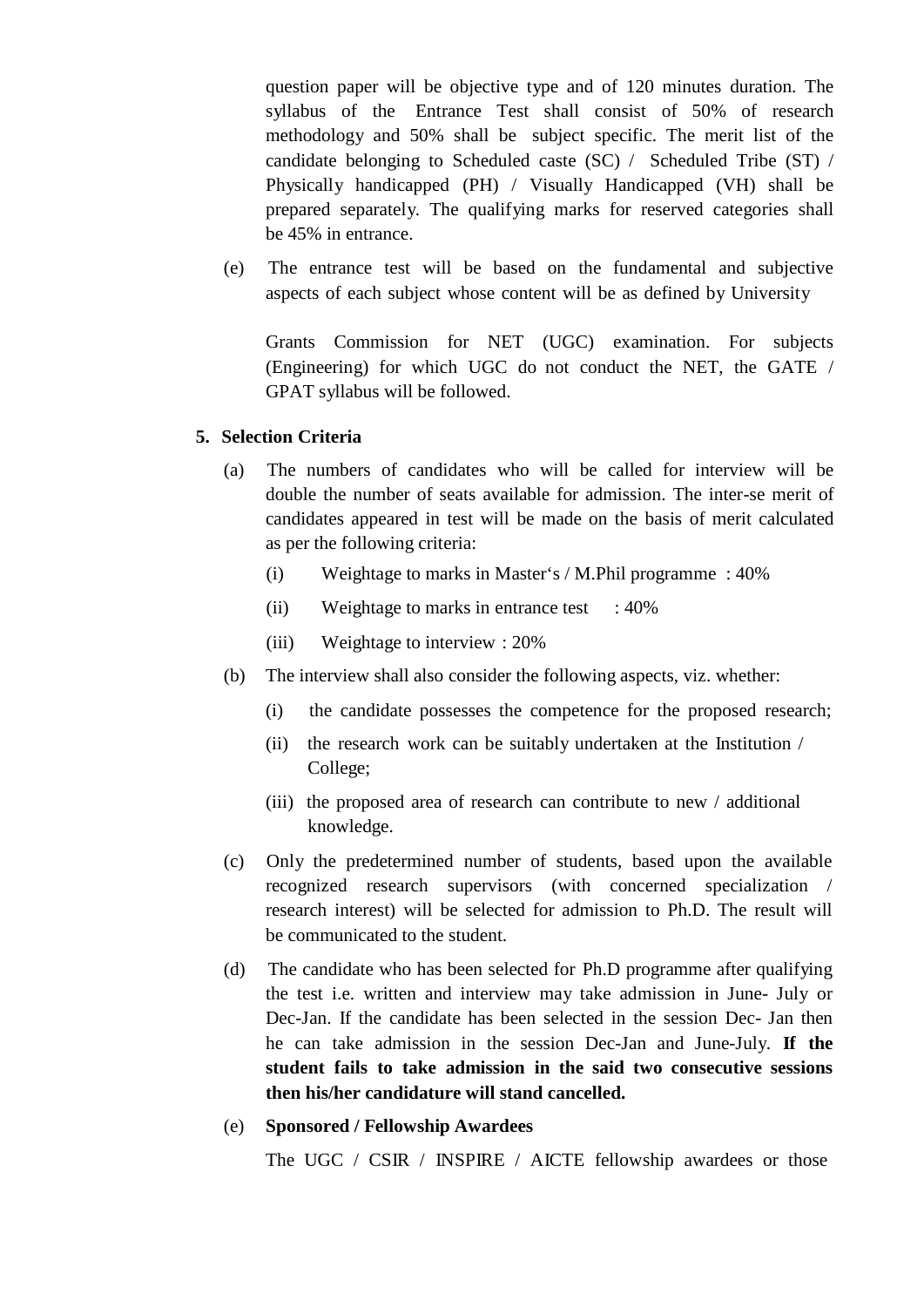sponsored by Government (State / Union / UT) / Public Enterprises / CSIR / DRDO research labs or candidates who are awarded fellowships directly by their or any funding agencies for the purpose of pursuing Ph.D., can be registered any time during the session. NET / GATE / GPAT qualified project fellows appointed against financed projects of at least two years' duration can also be registered for Ph.D. at any time during the session.

## (f) **Reservation**

National / State reservation policy shall be paid due attention in the process of Ph.D. admission. Candidates who have qualified UGC / CSIR / JRF / INSPIRE / Fellowship awardees / and those sponsored by Government (State / Union / UT) / Public Enterprises / recognized research labs will be admitted irrespective of reservation category.

The guidelines of the UGC and directions of the MHRD as applicable from time to time in regard to reservation for  $SC / ST / OBC / PWD$  in Ph.D. admissions shall be applicable automatically.

# **6. Guidelines for enrolment of foreign students in PhD**

# **A) Programmes of Study**

PhD for foreign students can be offered in following subjects: Chemical Engineering, Civil Engineering, Electrical Engineering, Electronics Engineering, Mechanical Engineering, Textile Engineering, Pharmacy, Physics, Chemistry, Mathematics, Bio-Technology, Planning & Architecture, Human Values, Computer Science and Engineering, Business Administration, Computer Application, Punjabi, English and Bio-Energy or any other discipline which will be introduced in future.

# **B). Eligibility Conditions**

(i) Only those candidates shall be considered for direct admission to the Ph.D Programme who have

(a) obtained M.Phil degree of a recognized University/Research Institution with minimum Final Grade Point Average (FGPA) of 6.00 in 10 point scale/comparable standard where the grading is based on system other than 10 point scale. The candidates who have obtained M.Phil/M.Tech. degree from a University/Institution where dissertation is not graded or grading is not on 10 point scale , are required to forward a copy of their M.Phil. dissertation along with the Application Form for the purpose of assessment of their credentials;

### OR

(b) at least 2 years research experience in reputed institutions with research publication(s) comparable to M.Phil. standard. In addition, they should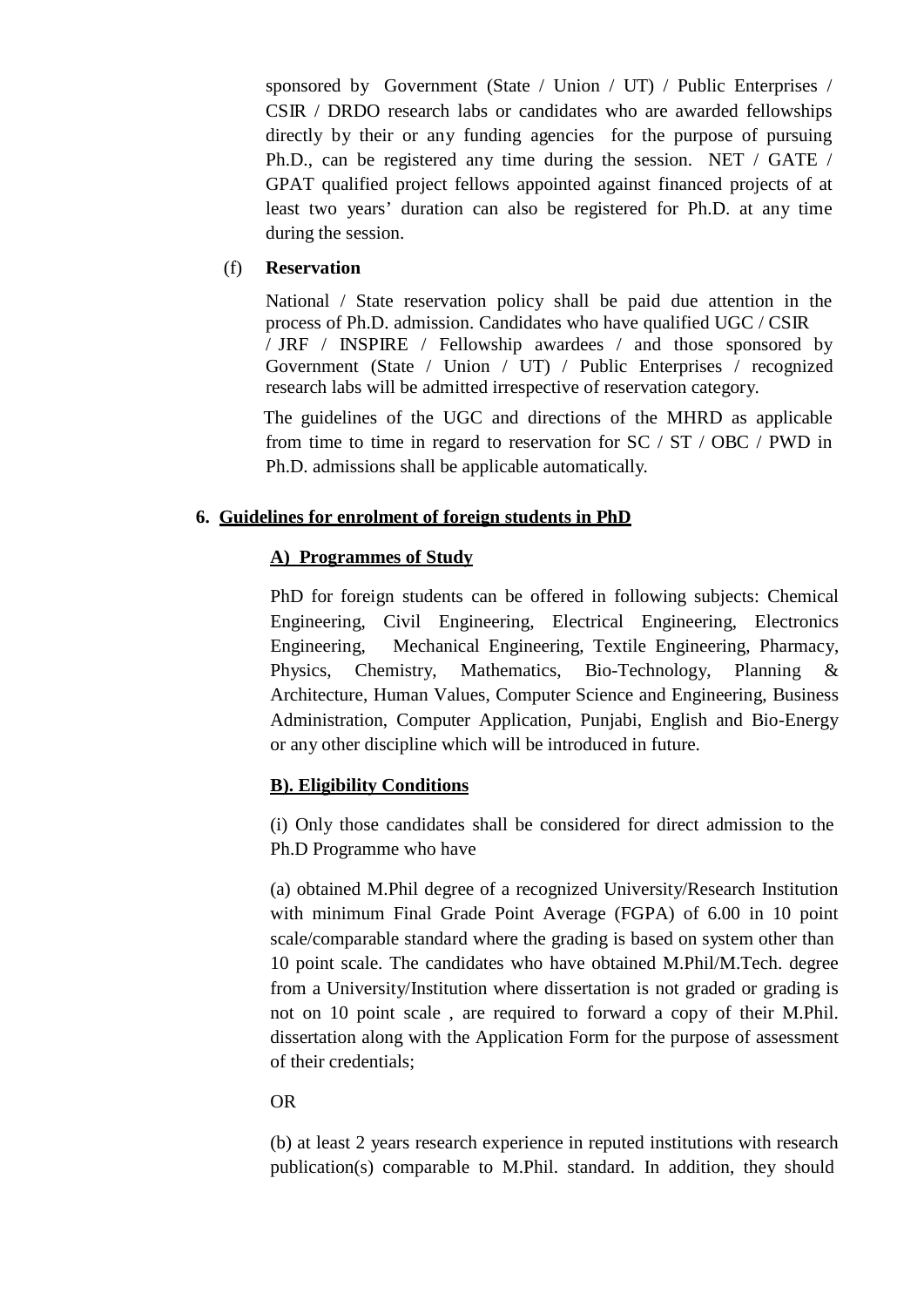have obtained Master's Degree with FGPA of 6.00 in the 10 Point scale/comparable standard or equivalent percentage.

(ii) The applications of the candidates whose M.Phil/M.Tech./Pre- Ph.D./MPH result are not available will not be considered under any circumstances. Hence, the applications of only those candidates can be considered whose results are indicated/available in the application form.

(iii) Candidates enjoying employed status and selected for admission shall be required to produce LEAVE SANCTION ORDER for a period of two years at the time of admission/registration.

(vi) Eligibility shall remain same as approved for Indian students. The equivalence of master degree shall be determined as per equivalence defined by AIU.

# **C. DIRECT ADMISSION TO PH.D PROGRAMME**

The University admits a limited number of candidates directly to Ph.D programme either on the basis of viva-voce or written examination and viva-voce both as may be decided by each Centre/School both in Monsoon and Winter Semesters in various areas of research in the disciplines listed above.

Every year foreign nationals are admitted to various programmes of study under the following categories

### **(a) Self-financing Students**

i) through Entrance Examination and/or viva voce

ii) through 'In Absentia"

**(b) Under the Cultural Exchange Fellowship Programme of Govt. of India.**

### **(a) Self Financing Students**

### **(i) Through entrance examination and/or viva-voce:**

(For those foreign national who are in India/Nepal) All Foreign students present in India will be required to appear in the entrance examination and/or viva voce subject to their fulfilling minimum eligibility requirement as prescribed for Indian students subject to equivalence of their qualification and production of Student Visa/Research Visa, as the case may be.

### **(ii) Through 'In Absentia' Category:**

Candidates already in India during entrance examination and /or viva voce will not be considered for admission under in absentia/under Cultural Exchange programme of Government of India and they will have to go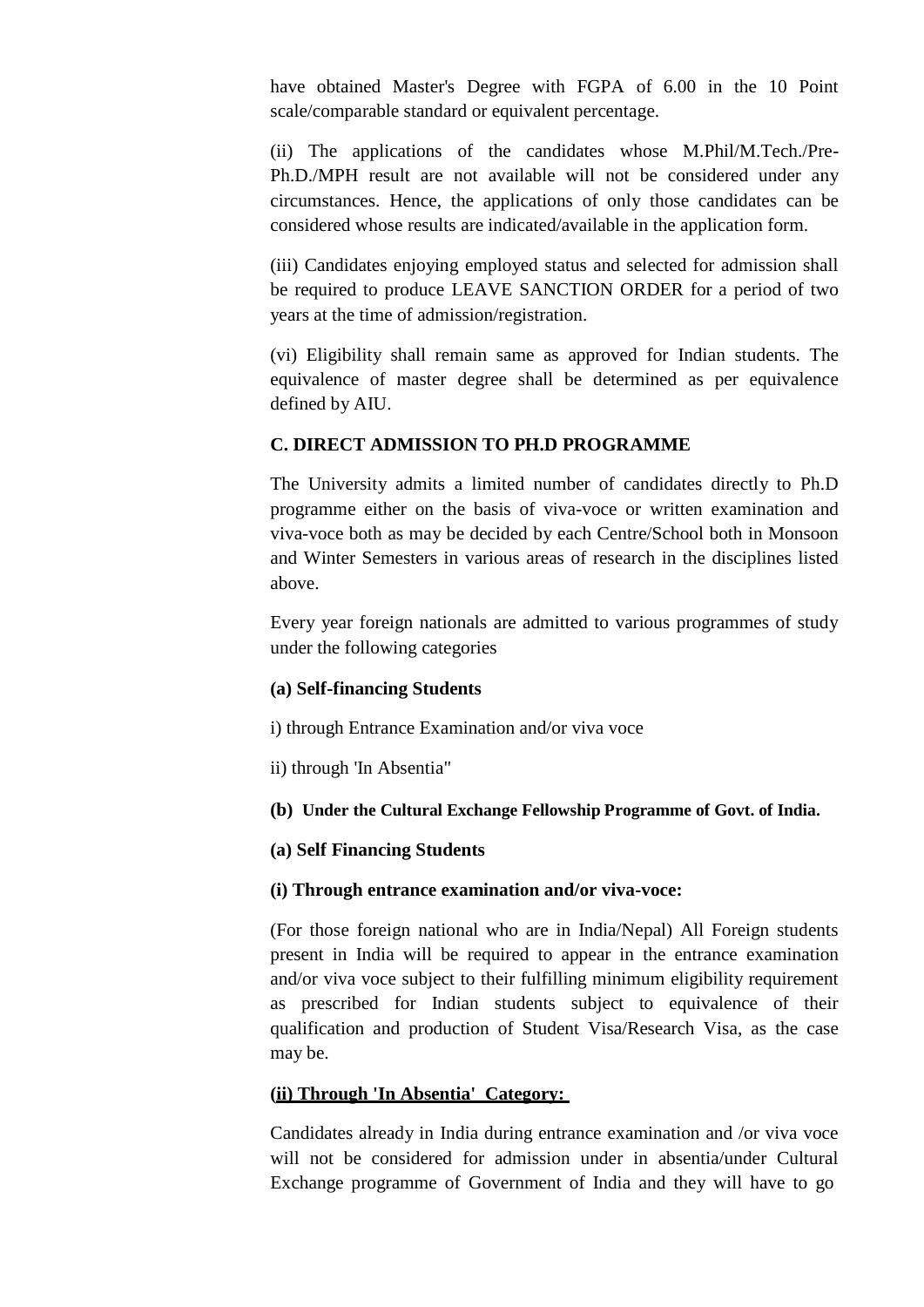through the process of entrance examination and/or viva voce for admission to various programmes of study.

Foreign Nationals who are applying from their respective countries will be considered 'In Absentia' and there is a separate Application Form for them. They are required to mail Application Form(along with the copies of the certificates etc.

## **(b) Under Cultural Exchange Programme Of Government Of India:**

The students seeking admission under the Cultural Exchange Fellowship Programme of Government of India are required to approach the Indian Council for Cultural Relations, Azad Bhavan, I.P State, New Delhi- 110001, India. In the event of their selection, the Council will be informed about their selection.

### **D. Selection**

In the event of their selection, candidates will be informed about their selection and their admission will be subject to the following conditions:-

1. Equivalence of their qualification as prescribed by the University for Various Programmes of study.

2. Production of Student- Visa/Research Visa (as the case may be) in accordance with the revised visa policy of Government of India as also a Xerox copy of their Passport together with the original documents for verification.

# **E. Certificates And Documents Required to Be Submitted By Candidates Along with Application Form For Admission To Various Programmes Of Study**

(a) Duly attested copies of Senior School Certificate/ Bachelor's Degree, Master Degree etc.

(b) Candidate who have passed the qualifying examination from a foreign university should submit all the relevant information/documents which may justify the equivalence of their qualifications.

(c) Mark-sheets/Degree in a language other than English should be got translated into English language and a copy of the same duly attested be attached.

(d) A Character Certificate from the Head of the Institution last attended.

(e) Detail of Bank account.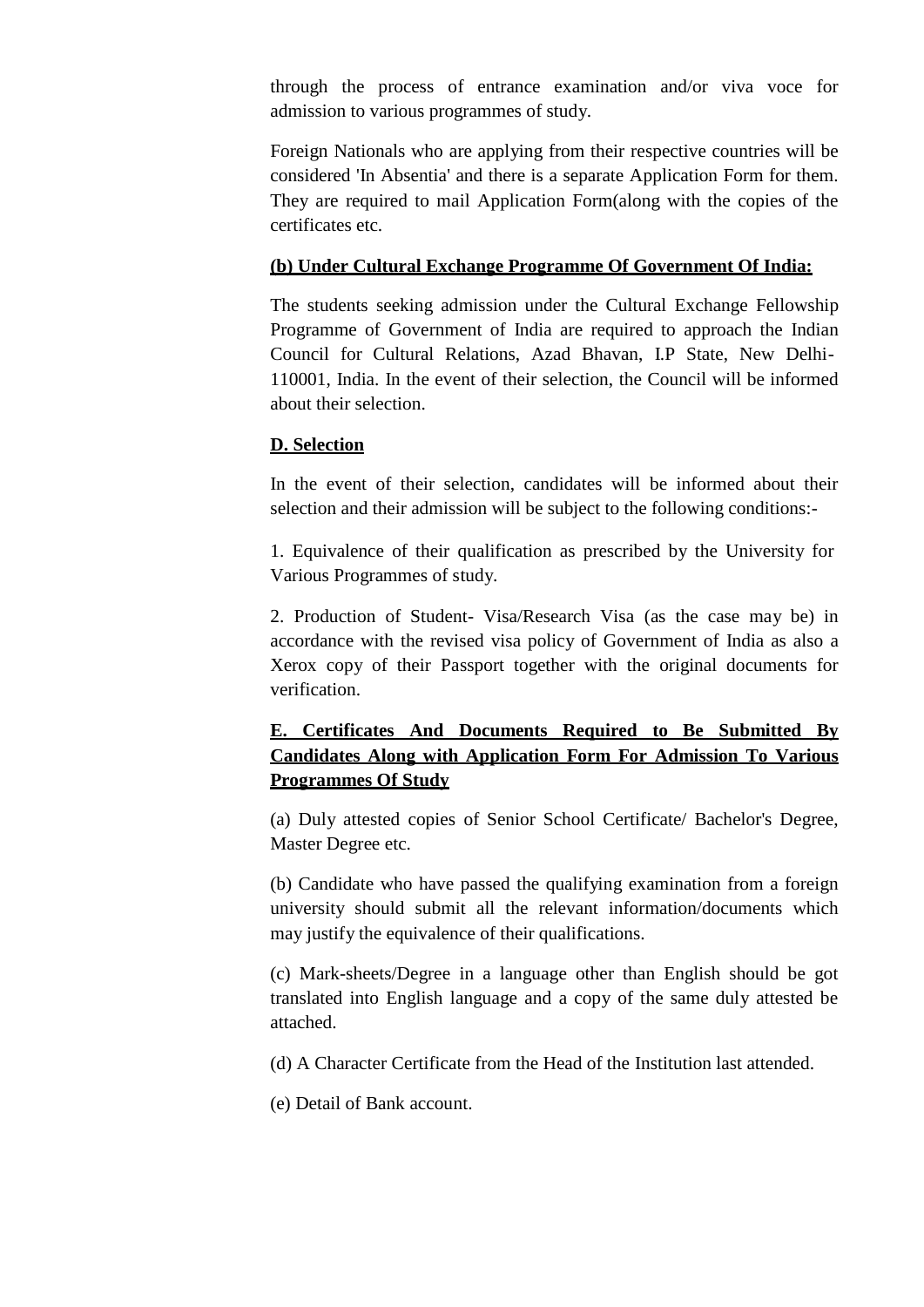(f) A Certificate from the Bank of the applicant to the effect that sufficient funds are available in the account of the applicant to sustain his/her studies in India for the duration of the programme.

(g) Copy of passport.

(h) Medical Insurance document(s) . Candidate is required to submit medical insurance documents for the duration of the programme at the time of admission/registration.

## **F. TUITION FEE**

Foreign students admitted to various programmes of study including casual students are required to pay fees and incidental charges as per following rates in US Dollars in Indian currency as per prevalent exchange rates:

1. Tuition Fee and Other Fees per Semester for courses in Science/Engineering Disciplines US\$750

2. Tuition Fee and Other Fees per Semester for courses in Humanities & Social Sciences US\$500

3. Incidental charges per semester US \$ 100

Note: (i) Foreign Nationals applying for admission as self financing students are required to provide detail of the Bank account etc. with their application forms and a certificate from their respective bankers to the effect that they have sufficient funds available in their bank account to sustain their studies in India for the duration of the programme. For needy students whose financial statement indicates lack of sufficient funds, a limited number of fee waivers are available from Second Semester onwards.

### **7. Fellowship / Scholarship**

Ph.D. research scholars will be provided fellowship / scholarship as per the guidelines of the funding agencies / University from time to time.

### **8. Supervisor and Co-supervisor**

### **(a) Eligibility criteria to be a Research Supervisor and Co- Supervisor,**

- (i) Any regular Professor of the IKG PTU and its affiliated colleges with at least five research publications and any regular Associate / Assistant Professor of the University / institution deemed to be a University / college with a Ph.D. degree and at least two research publications in journals as notified by UGC from time to time shall be recognized as Research Supervisor.
- (ii) Provided that in areas / disciplines where there is no journals notified by UGC, the University may notify the list of journals through Research Advisory Committee (RAC).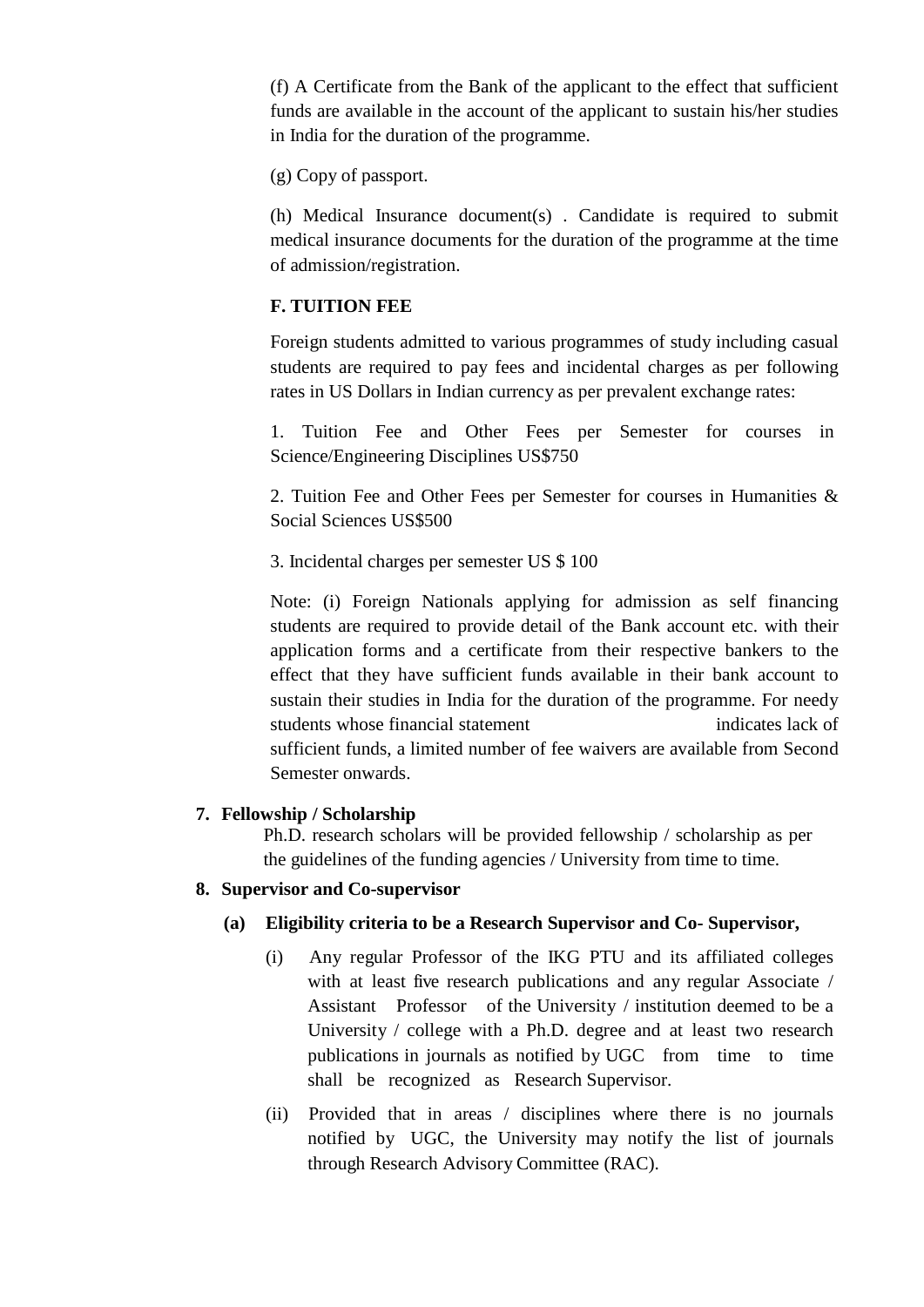- (iii) Only a full time regular teacher of the IKG PTU / Constituent Campuses or its affiliated colleges can act as a supervisor. The external supervisors are not allowed. However, Co- Supervisor can be allowed in inter-disciplinary areas from other Departments of the same institute or from other related institutions with the approval of the Research Advisory Committee.
- (iv) The supervisor from the affiliated colleges should have Master Programme in the college and they should have adequate infrastructure for research or have access to the required facilities of the neighbouring institute.
- (v) Scientists /faculties of government funded research organizations of national importance with which IKG PTU has signed specific MoU for collaboration in research and development activities may be approved as Ph.D supervisor provided their names are duly forwarded by the Director or equivalent of their parent institutions. Recognition of the scientists / faculties as Supervisors would be granted by the concerned RAC, IKG PTU.
- (vi) In case of topics which are of inter-disciplinary nature where the Department concerned feels that the expertise in the Department has to be supplemented from outside, the Department may appoint a Research Supervisor from the Department itself, who shall be known as the Research Supervisor, and a Co-Supervisor from outside the Department / Faculty / College / Institution on such terms and conditions as may be specified and agreed upon by the consenting Institutions / Colleges. Regular faculty having minimum two publications in refereed journals can be co supervisor.
- (vii) Supervisor / Co-supervisor shall not be a relative such as wife / husband, father / mother, son / daughter, sister / brother, wife's / husband's brother and sister, brother's / sister's son and daughter, first cousins, grand-son, grand-daughter, or such person as might be deemed a close relation of the candidate by the Vice-chancellor.

### **(b) Change of Supervisor / Co-Supervisor**

Normally change of supervisor / co-supervisor shall not be permitted, except under the circumstances mentioned below-

- (i) In case the supervisor has left his affiliation with the University or by the mutual consent of the supervisor and the candidate. The earlier date of the Registration shall stand. RAC shall have to recommend the same with justification.
- (ii) In case of extreme hardship, where it becomes almost impossible for a candidate to work with the existing Supervisor and the VC has satisfied himself / herself. This clause is to be used sparingly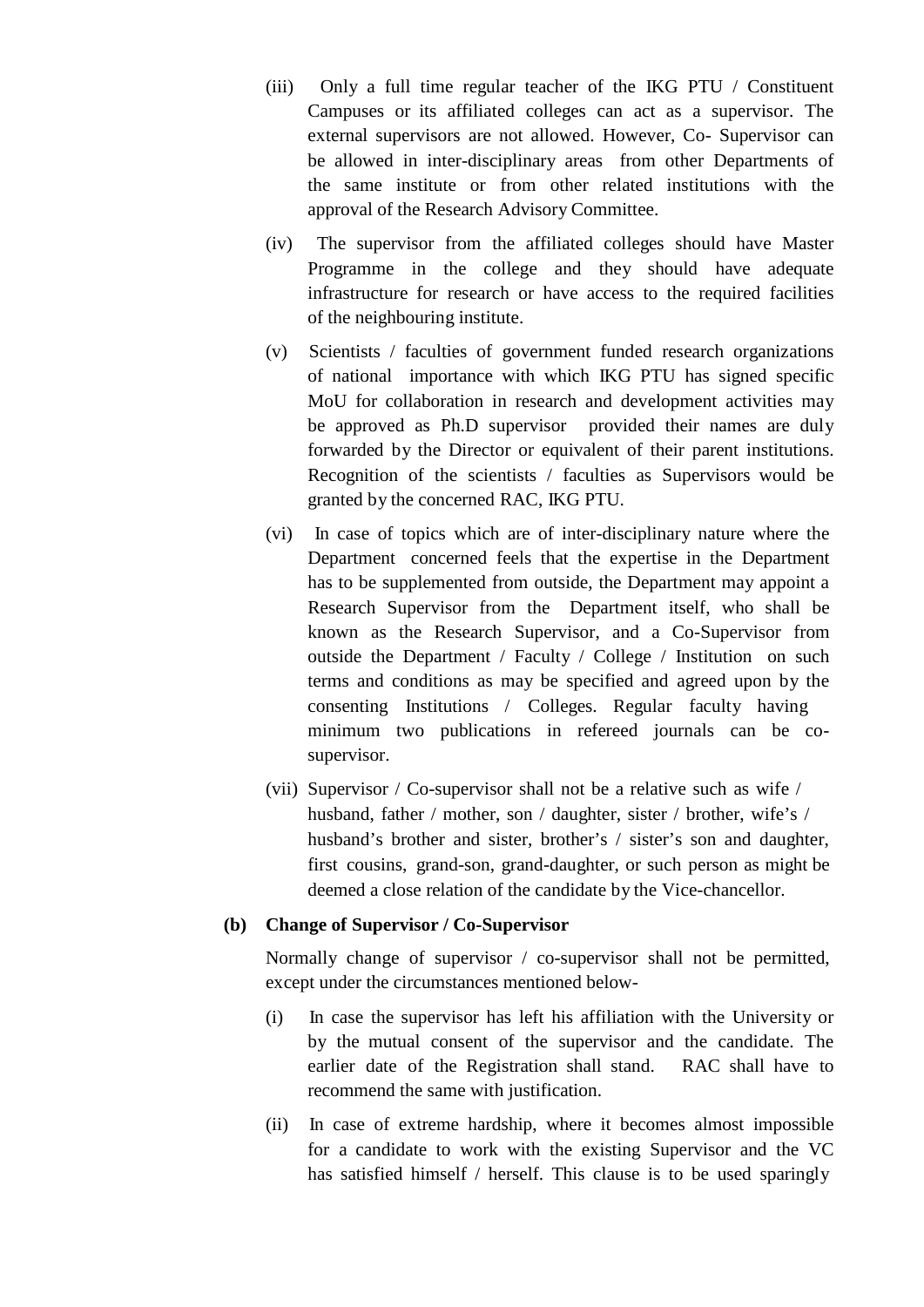under abnormal circumstances only.

(iii) In case a supervisor / co-supervisor retires or expires or leaves the affiliation of the University, during the Course of the work, then as per the case need RAC can recommend appointment of a full supervisor / co-supervisor / care-taker cum administrative supervisor (to look after the administrative needs of the candidate's research work) depending upon the amount of work completed including publications.

## **(c) Supervisor Allocation**

The allocation of Research Supervisor for a selected research scholar shall be decided by the Research and Development Department concerned depending on the number of scholars per Research Supervisor, the available specialization among the Supervisors and research interests of the scholars as indicated by them at the time of interview / *viva voce*.

# **(d) Number of Seats Under a Supervisor**

A Research Supervisor / Co-supervisor who is a Professor, at any given point of time, cannot guide more than Eight (8) Ph.D. scholars. An Associate Professor as Research Supervisor can guide up to a maximum of six (6) Ph.D. scholars and an Assistant Professor as Research Supervisor can guide up to a maximum of four (4) Ph.D. scholars.

## **9. Admission Categories**

Candidates shall be admitted under the following categories to this programme:

# **(a) Full-Time**

(i) A person with scholarship / fellowship / study leave from an organization / or without fellowship who is neither employed nor is pursuing any other Course of studies (shall submit a declaration in this concern) and whose supervisor is working in the jurisdiction of this University.

- (ii) Candidates registered for full time programme in the University or in the approved centres of research in the jurisdiction of the University shall be available during the working hours for curricular, co-curricular and related activities.
- (iii) Part-time candidates in employment, who want to pursue full-time studies may be allowed to convert as full time candidates during their research work subject to approval provided they are sponsored by their employer and should avail leave for the research period and should get formally relieved from their duty to join the research programme.
- (iv) The full-time programme shall be undertaken in the departments of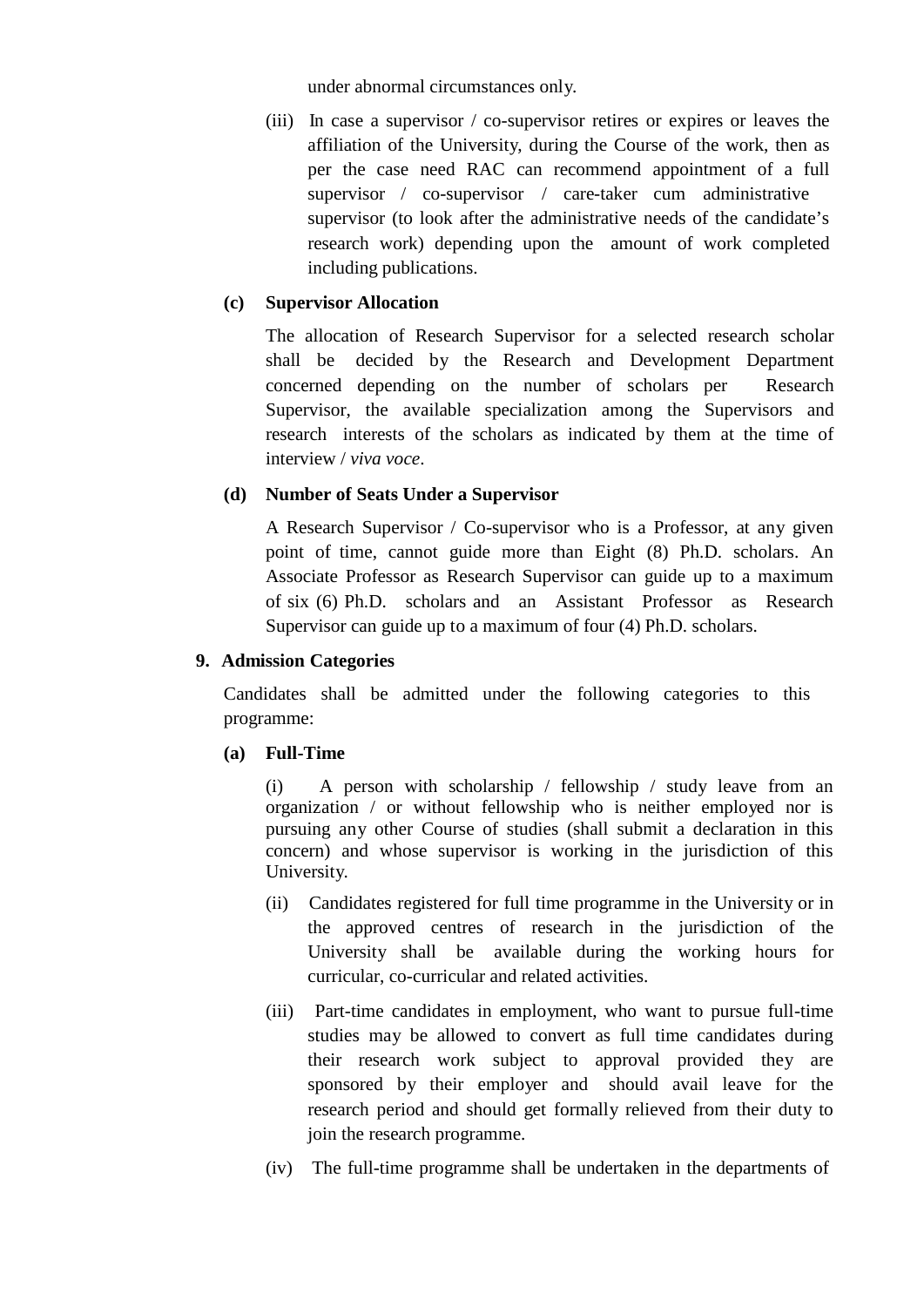this University or in the approved University research centres. Full time Ph.D. scholars shall be required to be present in the University / centre. Candidates shall be marking their attendance daily and their presence shall be duly recorded and maintained in the concerned department / centre except on the days when s(he) is away from campus on duty / sanctioned leave.

- (v) The full-time candidate shall not involve in any kind of remunerative academic work / duty outside the University premises without written permission from the supervisor and HoD concerned.
- (vi) Full-time to Part-Time (External) conversion shall not be allowed normally and will be considered only on merit by **RAC** for onward recommendation, but not before 15 months after confirmed registration.

### **(b) Part-Time (Internal)**

- (i) Full time teachers of this University, shall be called 'Part time (Internal)'candidates under the guidance of supervisor in the University.
- (ii) Candidates working in this University in projects undertaken from State / Central / Quasi Government and totally funded through the projects shall also be called 'Part time (Internal)'candidates.
- (iii) The place of research for teachers of this University shall be the concerned Departments of this University.

### **(c) Part-Time (External)**

- (i) Candidates working in Colleges / R&D Departments / Research laboratories in Units of Government / Quasi-Government / Industrial units, and sponsored by the respective employer / Organization, shall be called 'Part time (External)'candidates.
- (ii) The place of research for the external candidates shall be the respective institution or unit or organization as the case may be and institutions where the Supervisor is working and also the Department concerned in the University.
- (iii) All part-time registered candidates shall spend minimum forty-five days (minimum 15-days per visit) per year for consultations and research in the department and to be certified by the concerned Supervisor.
- (iv) *Full-Time candidates shall be given preference over Part-Time candidates by the University.*

*Both Full-time /Part-time candidates need to undertake mandatory pre-Ph.D. registration Course work as mentioned in clause 6.0 in a REGULAR manner.*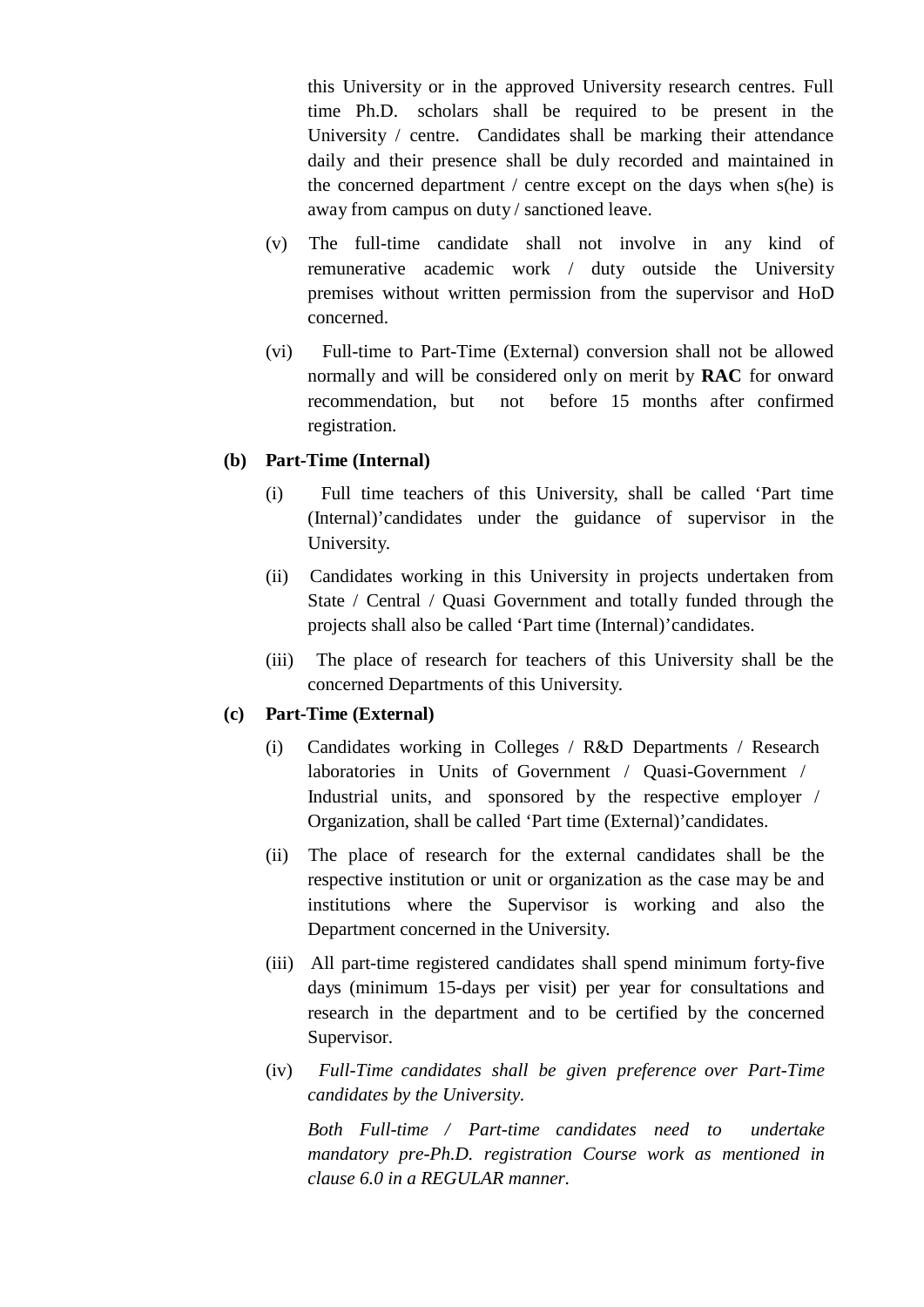## **10. Course Work**

All candidates admitted to the Ph.D programme shall be required to complete the Ph.D course work, proposed by the Supervisor keeping in view the candidate's areas of research in the University Teaching Department. Pre Ph.D course work will be of **15 credits and shall be offered on regular** basis at IKGPTU campus.

| Sr.<br>No. | <b>Nature of</b><br>Course   | Name of course                     | <b>Cre</b><br>dits | <b>Remarks</b>                                                                                                                                                             |
|------------|------------------------------|------------------------------------|--------------------|----------------------------------------------------------------------------------------------------------------------------------------------------------------------------|
| 1.         | Core                         | 1. Research<br>Methodology         | $\overline{4}$     | syllabus<br>of<br>RM<br>The<br>should<br>be<br>formulated<br>faculty wise<br>such<br><b>as</b><br>Engineering,<br>Sciences<br>Management / Humanities<br>and Life sciences |
|            |                              | 2. Subject related<br>theory paper | $\overline{4}$     | Discipline specific related<br>Advancements<br>to<br>in<br>theoretical methods<br>for<br>research.                                                                         |
|            |                              | 3. Presentation                    | 3                  | Discipline specific                                                                                                                                                        |
| 2.         | Interdisciplinary            | 4. Elective                        | $\overline{4}$     | From list of subjects from<br>allied fields                                                                                                                                |
|            | <b>Total Minimum credits</b> |                                    | 15                 |                                                                                                                                                                            |

# **Structure of course work is as under:-**

- (a) The candidate will have to clear Courses within the first two semesters as per the programme of the Department.
- (b) Direct fellowship awardees or candidates registered for Ph.D. during the middle of the semester will take up Course work in the following semester.
- (c) The syllabus for Pre-Ph.D. Course work, not covered in the ongoing PG curriculum, will be drawn by the Board of Studies or RAC subject to the approval by BoS and highest academic body of the University.
- (d) An attendance less than the mandatory 75% (including 10% attendance benefit on medical grounds) in the Course work shall attract cut in the scholarship / fellowship.

# **11. Course Completion Criterion**

(a) A Ph.D. scholar has to obtain a minimum of 55% of marks or its equivalent grade in the UGC 7-point scale (or an equivalent grade/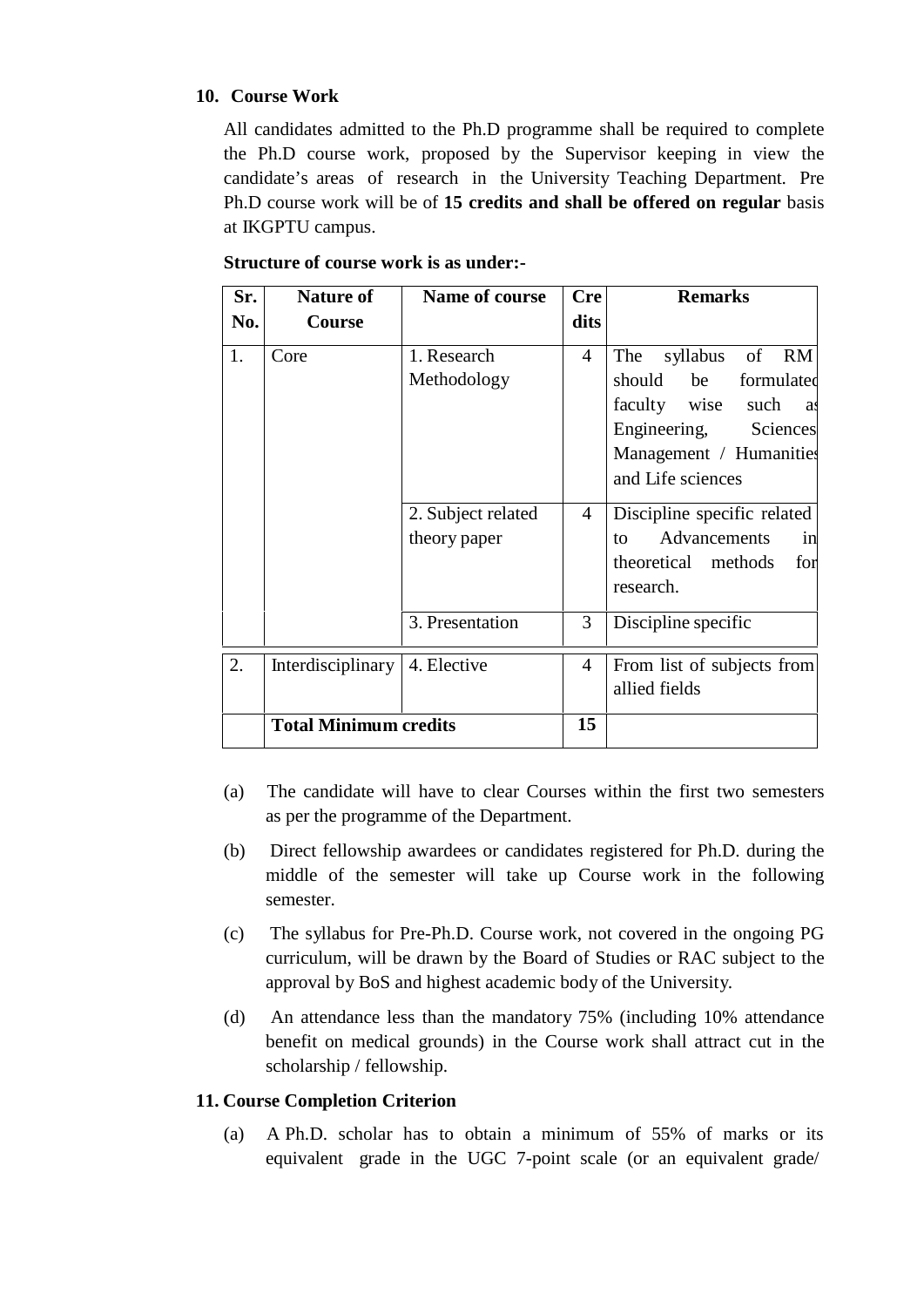CGPA in a point scale) in the course work in order to be eligible to continue in the programme.

- (b) After successful completion of course work, a letter of confirmed registration will be issued by Dean (Research & Development)
- (c) The prescribed Course work shall be completed within twelve months from the date of enrolment / pre-registration. In case a candidate fails, he / she may request another chance recommended by supervisor to complete the Course work within six months with extra fee as applicable. After this any further chance may be granted by VC with extra fees as applicable.

### **12. Monitoring and Evaluation of Ph.D work**

- (a) After the confirmed registration a research scholar shall appear before the Research Advisory Committee once in six months to make a presentation of the progress of his  $/$  her work for evaluation and further guidance till the pre-Ph.D. thesis presentation. The six monthly progress reports shall be submitted by the Research Advisory Committee to the Dean R & D with a copy to the research scholar.
- (b) In case the progress of the research scholar is unsatisfactory, the Research Advisory Committee shall record the reasons for the same and suggest corrective measures. If the research scholar fails to implement these corrective measures, the Research Advisory Committee may recommend to the Dean (R&D) with specific reasons for cancellation of the registration of the research scholar.
- (c) After admission to Ph.D Programme the student in consultation with the Supervisor may propose research proposal / Title for Ph.D. thesis within one year to RAC. However, the final title for the Ph.D thesis shall be decided at the time of the pre-thesis / submission presentation by RAC.

### **13. Cancellation of Enrollment / Registration**

The enrolment / registration of the student will be cancelled, if,

- (a) The candidate does not enroll for Course work in the ongoing / immediately following semester (if admitted mid-semester) on her / his admission to Ph.D. without specifying any reason.
- (b) The candidate fails to obtain the required CGPA / marks in Course work as per rules.
- (c) The progress of the candidate is found Unsatisfactory by the Supervisor and the **RAC** as per **clause 11(b).**
- (d) The candidate does not pay the fee / dues in time and even in extended period with late fee, as applicable.
- (e) The candidate commits to plagiarism or unethical practices in research.
- (f) The candidate indulges in activities of indiscipline, and remains absent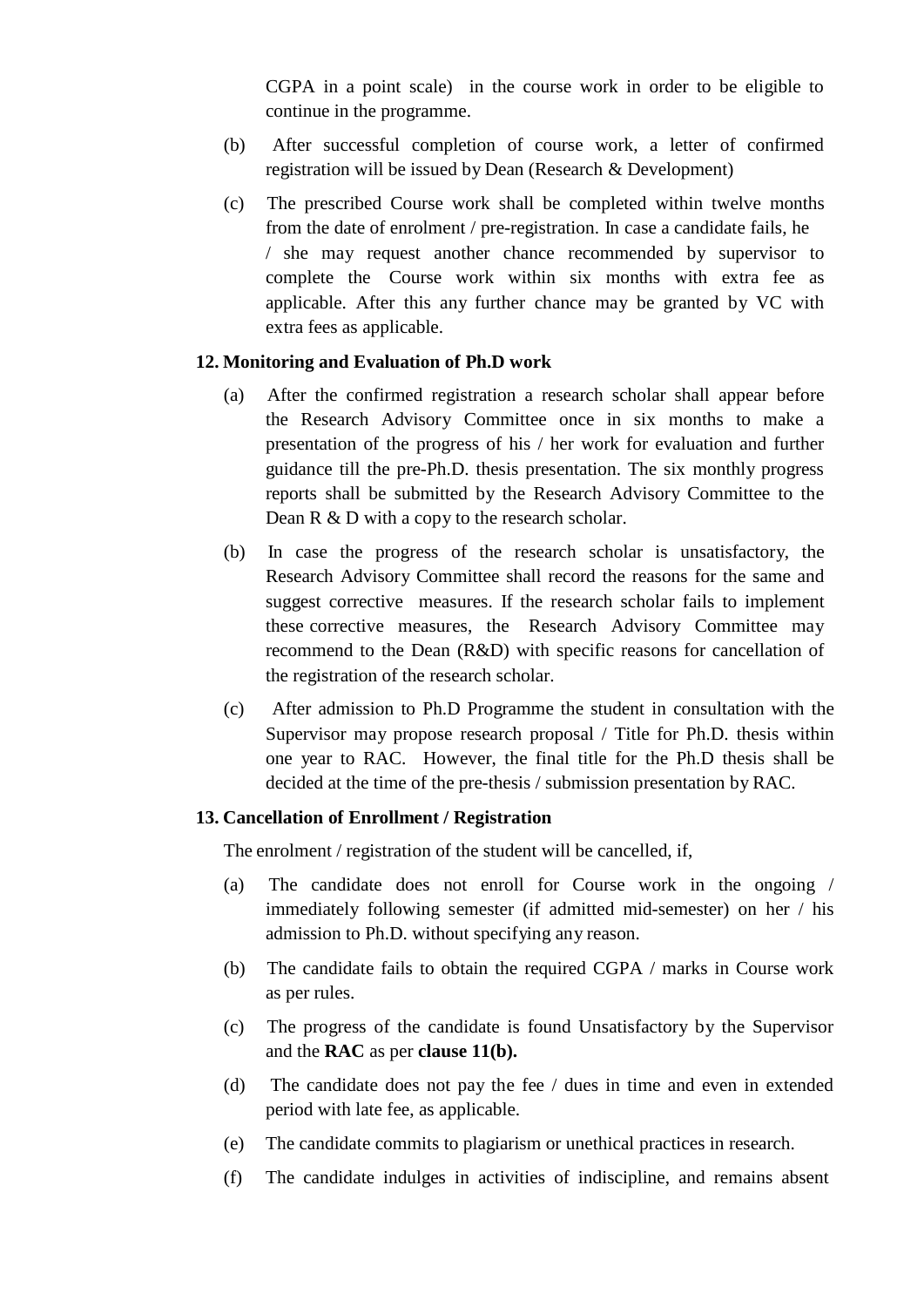from the Department without permission of the competent authority.

# **Re-registration:**

If a candidate withdraws from Ph.D program or his registration is terminated on account of un-satisfactory progress report by Research advisory committee and non submission of his/her PhD thesis in stipulated time. Such candidate shall be given one opportinuity to re-register for PhD program and be exempted from appearing in the PhD entrance test and credits earned by him/her during previous registration may be transferred on the recommendation of RAC.

(g) If candidate's registration has been terminated on account of disciplinary action, he/she will not be allowed for re-registration.

# **14. Duration of the Ph.D Programme:**

- (a) Ph.D programme shall be for a minimum duration of three years, including course work and a maximum of six years. The duration of Ph.D Programme will be counted from the date of provisional registration.
- (b) Extension will be given for  $7<sup>th</sup>$  year and for the  $8<sup>th</sup>$  year with payment prescribed extension fee.
- (c) The women candidates and Persons with Disability (more than 40% disability) shall be allowed a relaxation of two years for Ph.D. in the maximum duration. In addition, the women candidates shall be provided Maternity Leave / Child Care Leave once in the entire duration of M.Phil / Ph.D for up to 240 days. These extensions will be without any extension fee.

# **15. Attendance and Leave**

- **(a)** Full time Ph.D. scholars shall be required to be present in the University. Their presence shall be duly recorded and maintained in the Department / Centre concerned, except on the days when s(he) is away from campus on duty / sanctioned leave.
- **b)** A Ph.D. scholar cannot avail more than one month leave in a year (15 on incidental accounts +15 on medical grounds). Leave not availed shall not be accumulated at the lapse of the year  $(31<sup>st</sup>$  Dec.) except on medical grounds.
- **(c)** In case of relocation of an Ph.D. woman scholar due to marriage or otherwise, the research data shall be allowed to be transferred to the University to which the scholar intends to relocate provided all the other conditions in these regulations are followed in letter and spirit and the research work does not pertain to the project secured by the parent institution / supervisor from any funding agency. The scholar will however give due credit to the parent guide and the University for the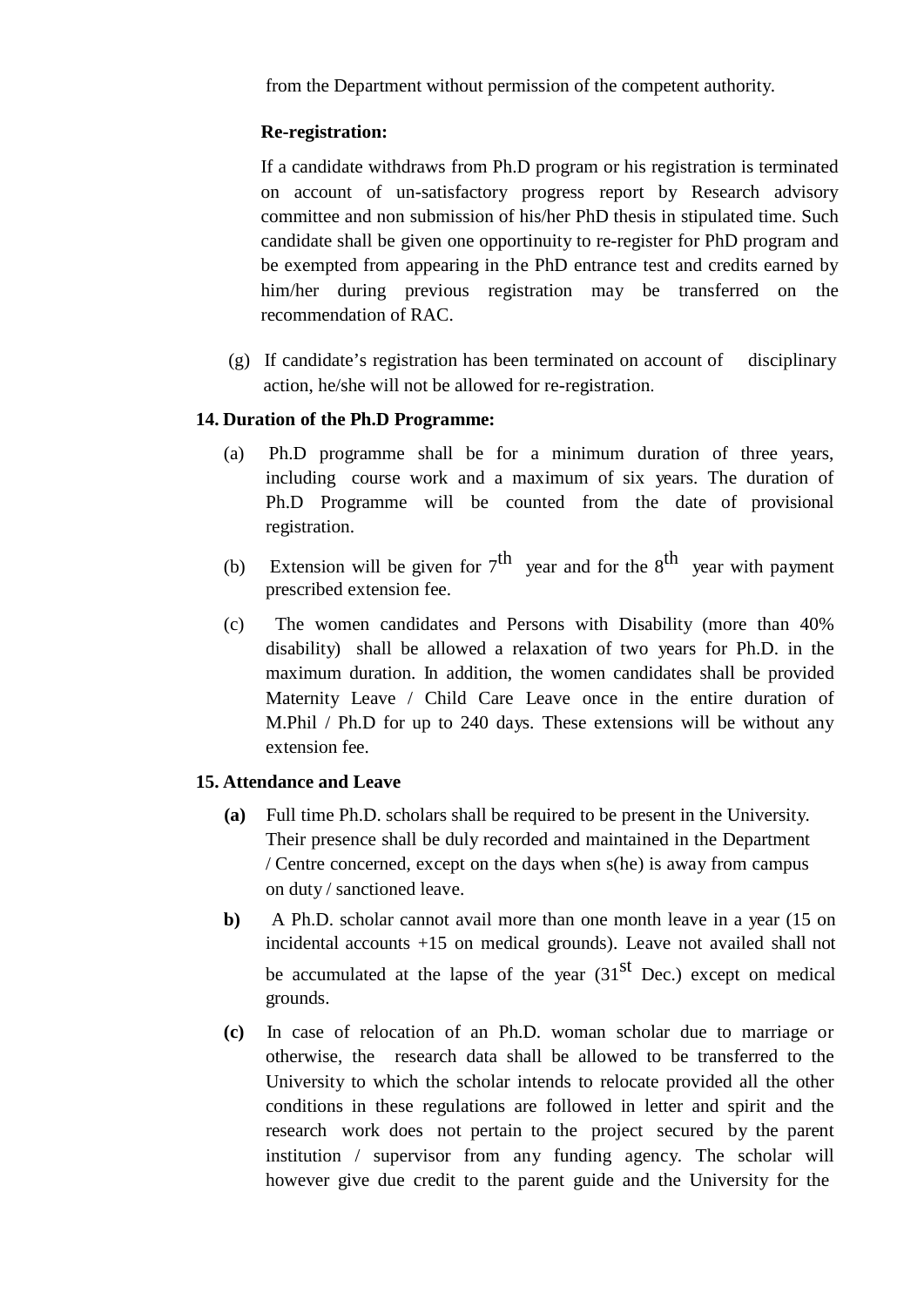part of research already done. The scholar shall follow the due procedure as notified by University for seeking any such relocation.

### **16. Pre-Thesis Synopsis**

When the Supervisor(s) is of the opinion that thesis is in the final stage of completion, including mandatory publication requirement as in **clause 16**, the candidate shall apply on prescribed performa for the pre-thesis synopsis seminar on his research findings, at- least three-months before the intended period of submission of thesis to the office of HoD through Supervisor, along with 10-copies of the final synopsis of the research work. The candidate shall be allowed to submit her / his thesis for the Ph.D. degree only when the RAC is satisfied about the work.

### **(a) Pre Thesis Seminar**

- (i) The pre-thesis synopsis seminar shall be conducted in the Department before RAC which shall be open to all faculty members and other research scholars. The seminar presentation will examine the candidate's research contribution and accomplishment of proposed research objectives. In case, RAC makes certain comments / suggestions for improvement, the candidate needs to incorporate these suggestions in the thesis under the advice of the supervisor(s). The publications required as per *clause 17* from the candidate shall be put before the RAC for scrutiny. Topic of the Thesis, if need be, can be fine-tuned and recorded formally within the broader perspective of the initially approved title and / or research proposal at this stage.
- (ii) In case of successful pre-thesis seminar, Supervisor(s) shall also submit separately a panel of six reputed examiners, as per *clause 18* from India (preferably from widely covered geographical areas / different states) and six from outside India from reputed Indian Institutes and Foreign Universities respectively. Examiners' particulars in regards to research interests and experience shall also be put before the RAC for consideration and recommendation keeping in view the thorough, impartial and unbiased evaluation of the work.
- (iii) A formal report on a *prescribed performa* in this regard, along with extended abstract of Thesis (soft copy (pdf format)  $+ 04$  hard copies), proof of research publications / acceptance, and recommended panel of examiners shall be submitted to the office of Dean R&D in confidential. The gist of the extended abstract should match with the approved research proposal.

### **(b) Unsatisfactory Seminar**

In case, RAC is not satisfied with the contributions made towards approved research objectives, the candidate will have to appear again,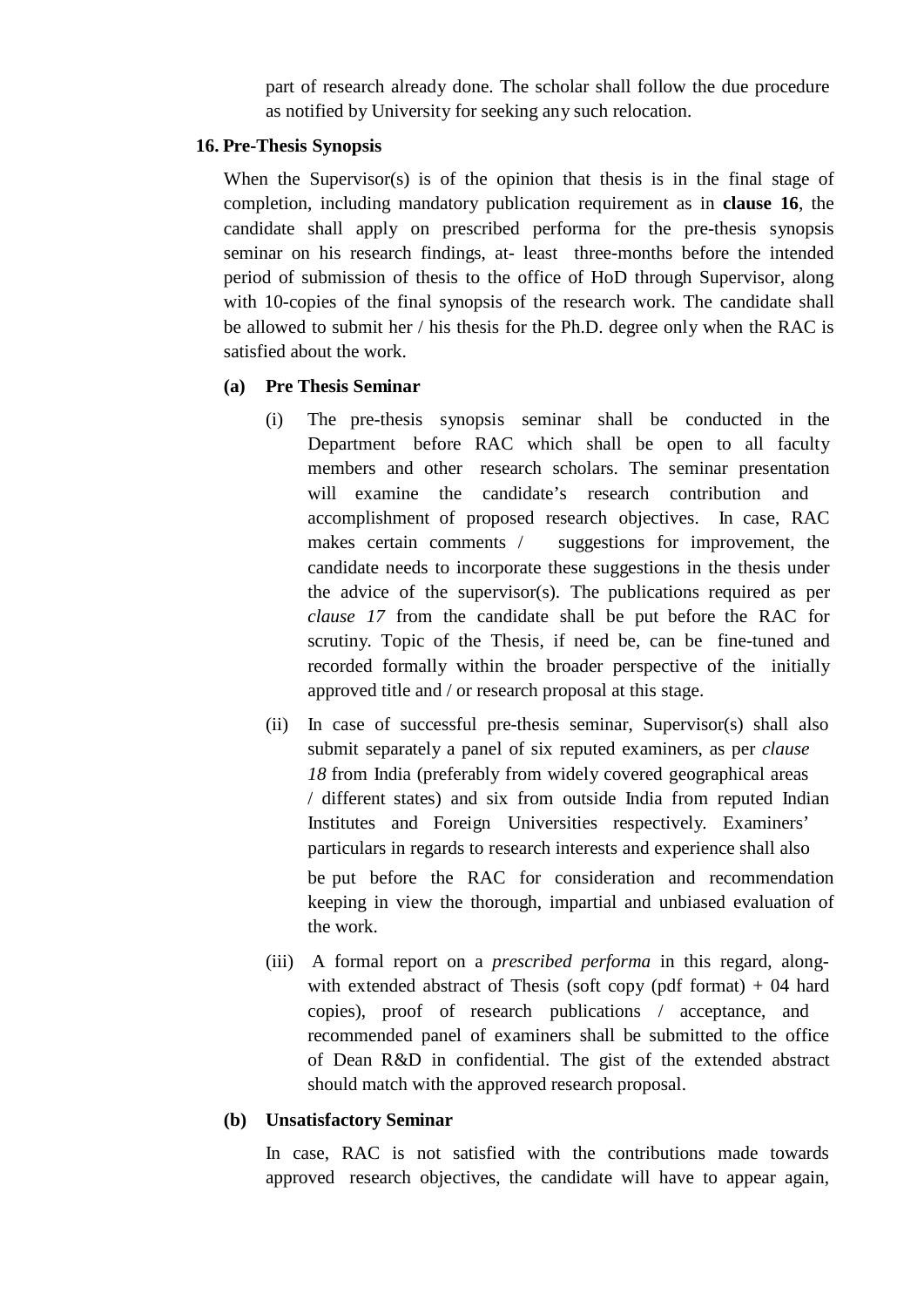with applicable re-submission fee, if any, for the pre-thesis synopsis seminar within a period of twelve months at the most though keeping in view the maximum Ph.D. duration.

### **17. Mandatory Publication**

Before the submission of thesis, candidate shall have to publish at least **two** research papers in referred Journals as notified by UGC from time to time and make two paper presentation in conferences/seminars and produce evidence for Mandatory Publication<br>Before the submission of thesis, candidate shall have to publish at least two<br>research papers in referred Journals as notified by UGC from time to time and<br>make two paper presentation in conferences/s Before the submission of thesis, candidate shall have to publish at least **two** research papers in referred Journals as notified by UGC from time to time and make two paper presentation in conferences/seminars and produce pre-thesis Seminar presentation.

It is mandatory for the research scholar/guide to mention the name of IK Gujral Punjab Technical University, Kapurthala as their one of the institutional affiliation (i.e. they have to mention their name as Research scholar of IK Gujral Punjab Technical University, Kapurthala) in the author detail during any kind of communication/publication related to the work of his/her Ph.D.

Also the research scholars must acknowledged IK Gujral Punjab Technical University, Kapurthala in their publications.

#### **18. Examiner's Eligibility**

Examiners need to be from the broad area of candidate's research work, and preferably whose work is referred by the candidate in her / his thesis. Researcher working in the laboratory(s) / Institution(s) where the research candidate or supervisor(s) from outside the institution, if any, is employed, cannot, however, appear in the panel of examiners. Any person related to the candidate or supervisor(s) should not appear in the panel of examiners (to be declared by the Supervisor(s) while submitting the panel before RAC).

#### **(a) Board of Examiners**

On receipt of the recommendation of RAC for successful pre-Thesis seminar along with extended abstract and panel of examiners, Dean R&D will get approval from VC to appoint two external examiners (one from within India and one from abroad) out of which one must be from the panel submitted. VC shall be free to select the other examiners either from the list of the subject experts of the UGC or on her / his own initiative guided by the references or from the submitted panel. The Ph.D. thesis submitted by the candidate shall be examined by the two external examiners while the Supervisor(s) shall be the internal examiner(s). The consent of appointed external examiners shall be sought electronically by the office of Dean R&D on the basis of extended abstract submitted by the candidate.

### **19. Submission of Soft-Bound Thesis for Evaluation**

Following the successful pre-thesis Seminar presentation as per *clause 16*, within three- months, the research candidate shall submit four-copies of the thesis along with its abstract of 4-5 pages (with both sides of a page printed). The thesis should be in a spiral bound form or with a soft cover, as per the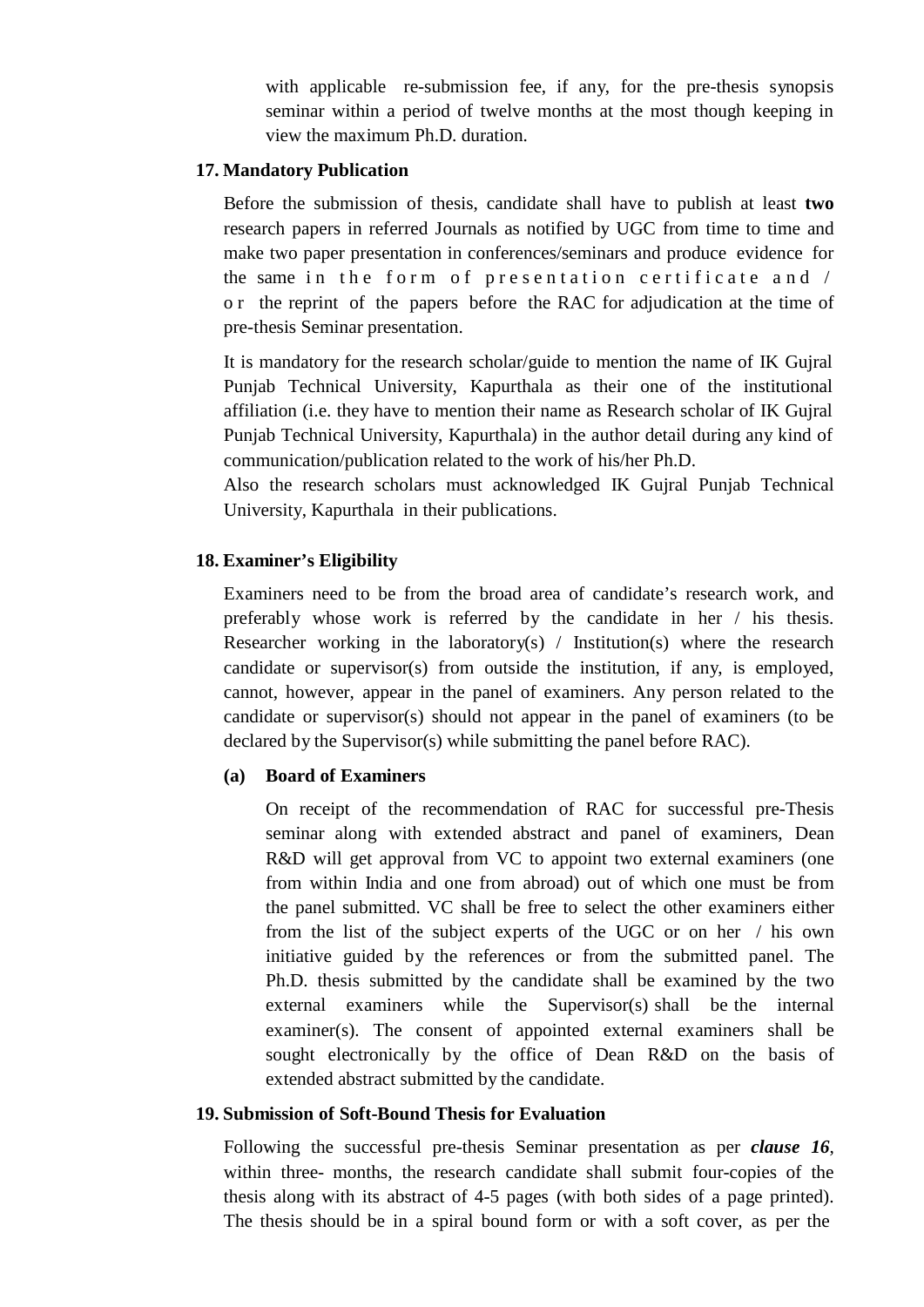University guidelines in regards to thesis format, and also a soft copy (pdf file) on a CD. One copy each is for office record, for foreign examiner, for Indian examiners and for Supervisor(s). Additional copies may be submitted depending upon the number of co-supervisors.

### **(a) Thesis Requirements**

- (i) The Ph.D. thesis submitted by the candidate shall satisfy the requirement that it is a research work characterized by either the discovery of new facts or by fresh interpretation of facts or theories, or development of innovative technique, product, idea or technologies. It should reveal the candidate's capacity for critical examination, original thinking and critical judgment. Its literary presentation should also be satisfactory.
- (ii) The thesis shall include a certificate from the Supervisor(s) and a declaration from the candidate that it incorporates the candidate's bona fide research work and it has not been submitted for award of any other degree to this or to any other University or any institute of learning. In addition, the work of other researchers wherever referred is properly cited and fully acknowledged.
- (iii) Before submission of the Thesis, it shall have to pass through the anti-plagiarism software test available with the University at that time.
- (iv) The application for the submission of the thesis shall be forwarded by the HoD to the office of Dean R&D, only after the satisfactory anti-plagiarism test report recommended by Supervisor is enclosed with it.

# **(b) Thesis Evaluation**

Examiners in the approved board of examiners will examine the thesis individually with a view to judge the suitability of the thesis as a piece of research work worth awarding Ph.D. Each examiner will send detailed comments on the research work to the office of Dean R&D, along with a clear recommendation on the *prescribed Performa* stating one of the following:

- (i) The thesis is Satisfactory and recommended for the award of Ph.D., or
- (ii) The thesis is Recommended for the award of Ph.D. Degree subject to Satisfactory Oral Defence if the candidate gives satisfactory answers to queries specifically mentioned in the report, or
- (iii) The thesis is recommended for the award of Ph.D. Degree subject to the candidate makes Revisions in the thesis as per suggestions made and these are Satisfactorily Presented During Oral Defence, or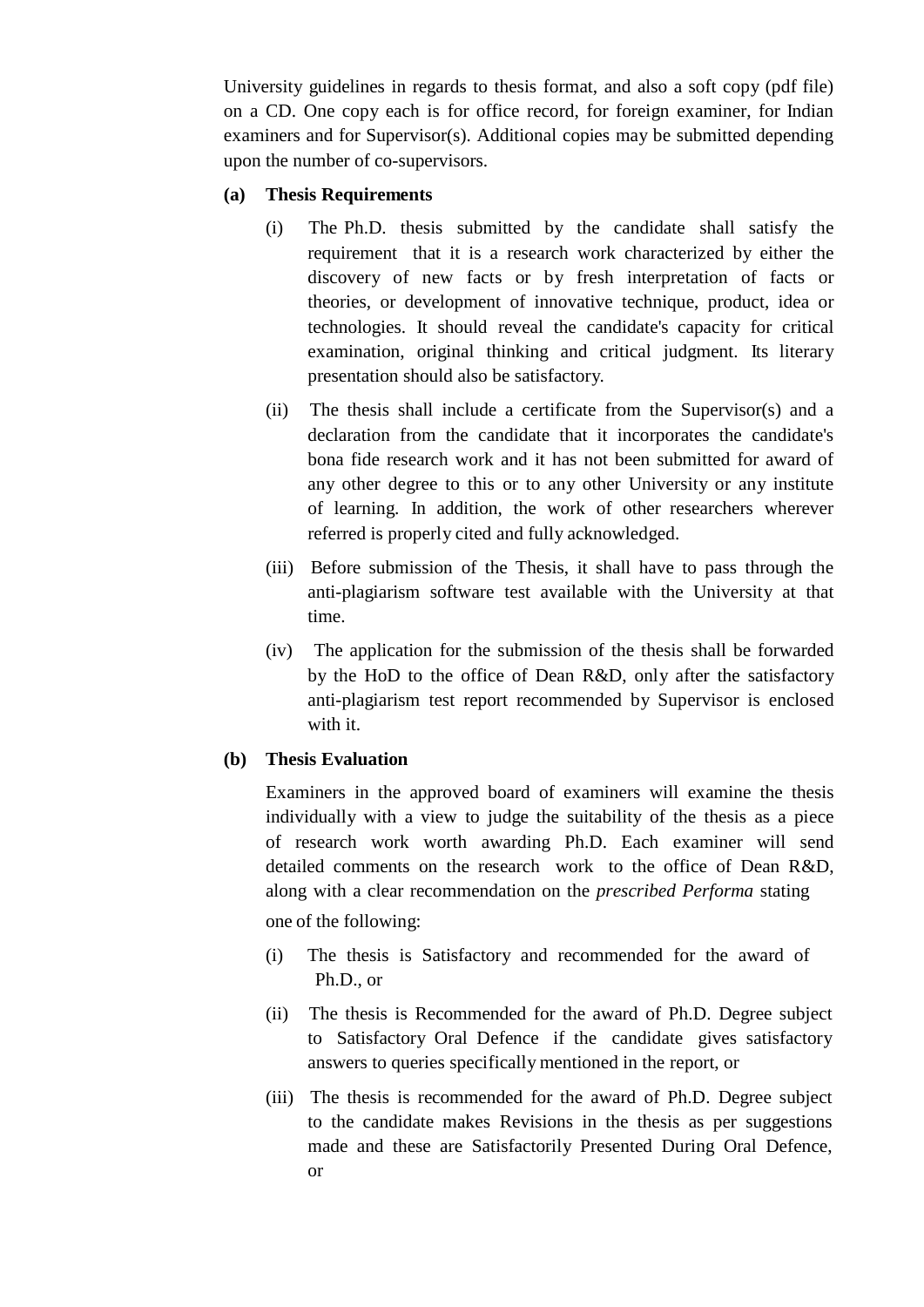- (iv) The thesis needs Resubmission in the Revised Form, as per suggestions made and the thesis be sent for Re-Evaluation, or
- (v) The thesis is Rejected.

## **(c) Decision on Evaluation Reports**

Reports received from all the examiners (Internal & External) shall be opened simultaneously by Dean R&D, and on the basis of the recommendations of the examiners will take one of the following actions:

- (i) In case, examiners are unanimous in recommending the award of the degree on the basis of the thesis without any modification (as per *clause* 19 (b), their recommendation shall be accepted and the process for oral defence shall be initiated as per *clause 22*.
- (ii) In case, reports received from the external examiners are contradictory, a Decision Proposing Committee (hereafter called DPC) comprising of Dean R&D, Supervisor(s), two senior Professor level faculties from allied areas (may or may not be from **RAC)** shall be constituted by the VC to recommend the further Course of action.
- (iii) In case DPC observes any ambiguity in recommendations made by the examiner(s), Dean R&D will approach the examiner(s) for a clear recommendation. In case, clear recommendation is not forthcoming, the matter may be referred to VC by the DPC proposing further Course of action for decision. The decision of VC shall be final and binding.
- (iv) In the event of any examiner making recommendation for the revision of the thesis (*clause 19 b*), then on the recommendation of DPC, student shall be free to defend her / his point of view forwarded by Supervisor, through Dean R&D within one-month from the date the communication. However, if the examiner is not satisfied with the student's defence, the student shall be required to carry out necessary revisions as finally suggested by the examiner within one year from date of communication to the candidate.
	- (1) In case, examiner suggesting revision also states that the revised thesis need not be sent again *19 (b)(iii)*, the revised thesis will not be sent to the examiner. However, the Supervisor(s) shall certify that the comments have been incorporated, before the viva-voce examination.
	- (2) In case, examiner suggesting revision states that the revised thesis be sent again (*clause 19(b)(iv)*), the re-submitted thesis shall be sent again, on an additional payment of prescribed thesis resubmission fee, and will be examined by the same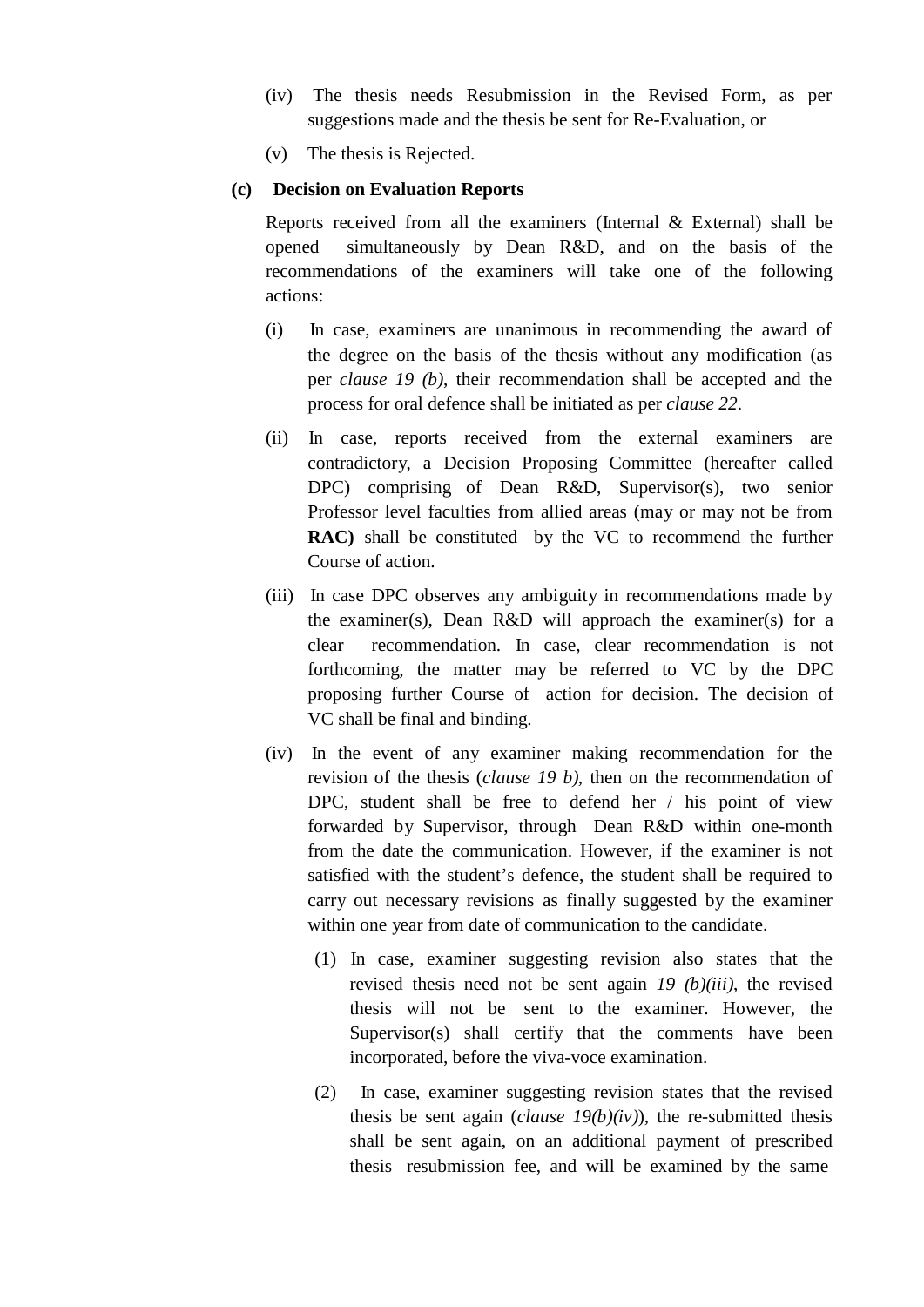examiner who has recommended re-submission unless examiner is unable to do so or declines to do so.

- (v) In the event of one / two of the examiners recommending award of the degree  $(clause 19(b) (i)$   $(i)$  or  $(ii)$  and the other examiner / s recommending rejection (*clause 19(b)(v)*) of the thesis- then, on the recommendation of DPC, student shall be free to defend her / his point of view (forwarded by Supervisor) through Dean R&D within one-month from the date of communication. In case the deadlock continues to prevail, the DPC may propose further action to VC based upon its observations on the reports received. The recommendations of the VC shall be final. This procedure shall also be followed if the examiner who has suggested revision / modification rejects the revised thesis.
- (vi) In the case, all the external examiners reject the thesis, then on the recommendation of the DPC, the VC may permit submission of a revised thesis on an additional payment of the prescribed thesis resubmission fee, after a suitable time frame to be fixed by DPC (subjected to *clause 14* of maximum Ph.D. duration). The observations and comments of the examiners, if any, may be copied and given to the candidate through supervisor on request. In no-case should a resubmission of the thesis without modification along the lines of criticism made by the earlier examiners will be allowed. The revised thesis shall be referred for assessment to the examiners selected from a new panel of experts recommended by the **RAC.** In case, the majority of experts reject revised thesis again, the thesis will stand rejected.

#### **20. Dispute Redressal**

Any doubt arising out of following the procedure laid down in this clause and otherwise shall be referred to VC for a decision. The decision of VC shall be final and binding.

#### **21. Time Period for Resubmission**

The candidate, who is required to re-submit the thesis, must do so within one year from the date of receipt of the examiner's comments by the University. Under no circumstances the total time period shall exceed the Ph.D. duration as per *clause 14.* Candidate shall have to pay the Thesis Re-submission fee as applicable.

### **22. Oral Thesis Defence**

The candidate is required to appear in an open house viva-voce examination, which shall be compulsory for all the candidates. This will normally be conducted at PTU by one of the two external examiners, who have evaluated the thesis. The Dean Research/Nominee and the Supervisor of the candidate will be associated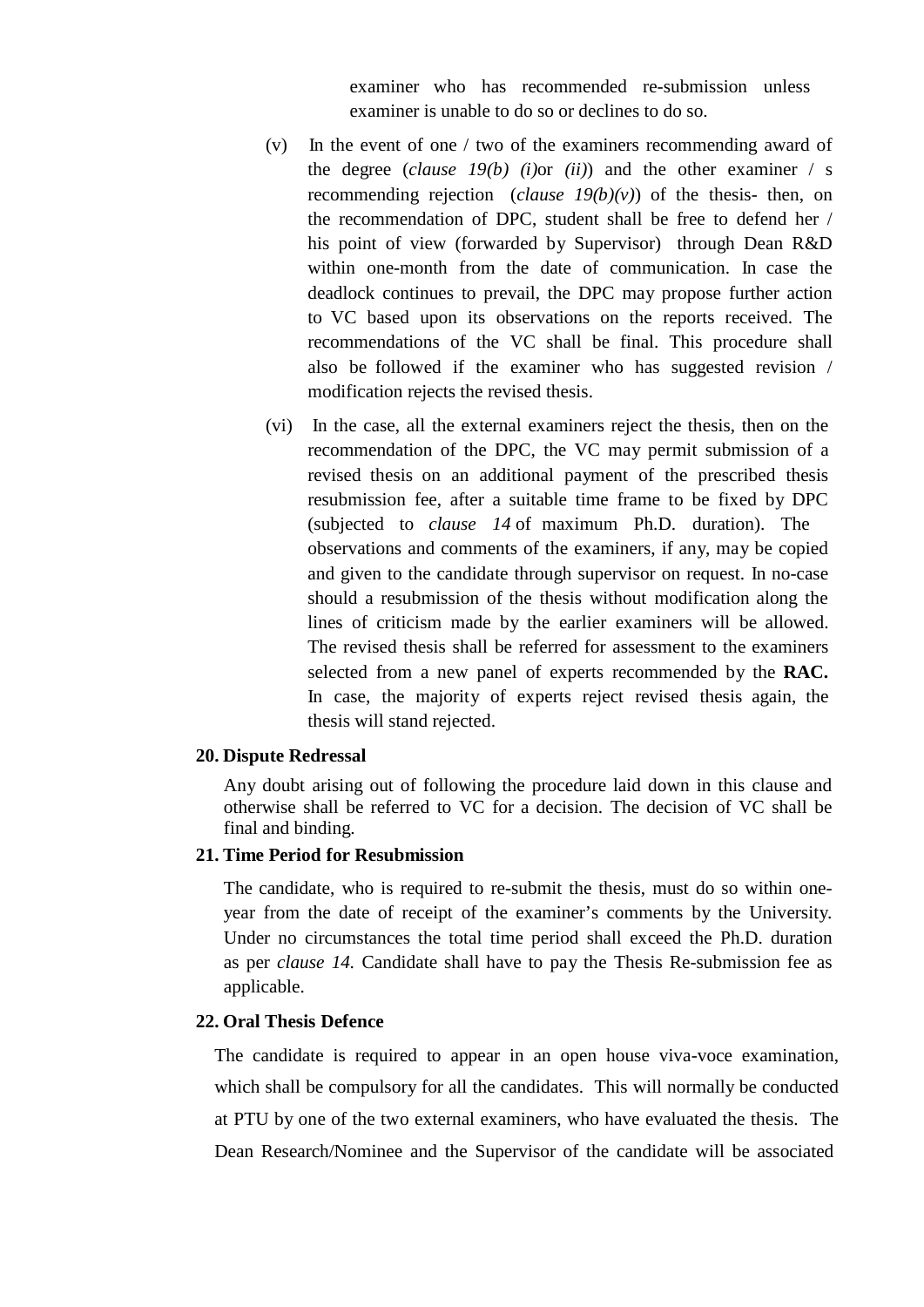with the conduct of the viva-voce to be arranged by the university. There will be a presentation by the candidate before the following committee:

- 1. Dean Research or Nominee
- 2. Supervisor/supervisors of the candidate
- 3. One external examiner, who has evaluated the thesis.

The quorum for holding the viva-voce examination will be three members.

(a) In case of clause  $19(b)(iii)$  of thesis evaluation, the Supervisor(s) shall certify that the comments have been incorporated in the thesis, before the viva-voce examination.

(b) In case an external examiner communicates that he/she is unable to conduct a viva-voce, the Vice-Chancellor will appoint an examiner and a copy of the thesis will be sent to the 3rd Examiner

#### **23. Non-Satisfactory Defence:**

If the ODC is not satisfied with the defence, the candidate has to appear again before the board within the next three months. Further, if the ODC suggest certain modifications / alterations to be done in final thesis submission, it shall be duly recorded in the report and supervisor shall certify their incorporation before final thesis submission.

#### **24. Thesis Defence Report:**

The report about the performance of the student in the viva-voce shall be recorded in the Performa by the Supervisor(s) and the external examiner only. Further, if the thesis is suitable for publication by the University in the form of a book, it will be explicitly mentioned in the report with suggested modifications, if any.

### **25. Examiners' Remuneration**

Remuneration to examiners for Thesis evaluation and re-evaluation and viva voce examination shall be paid as approved by BOG from time to time.

### **26. Final Hard-Bound Thesis Submission**

After the successful completion of oral defence, the candidate is required to make all the changes suggested by the examiners of ODC, if any.

- (a) The final submission of thesis shall be in hard bound form with colour and format as specified by the University, with both sides of a page printed, incorporating all the changes in the thesis. The number of copies submitted shall be two more than the number of supervisor(s). One copy each is for University Central Library, Departmental Library and for Supervisor(s).
- (b) The candidate's declaration page as prescribed by University in the final thesis will have the signature of the candidate, Supervisor(s), Indian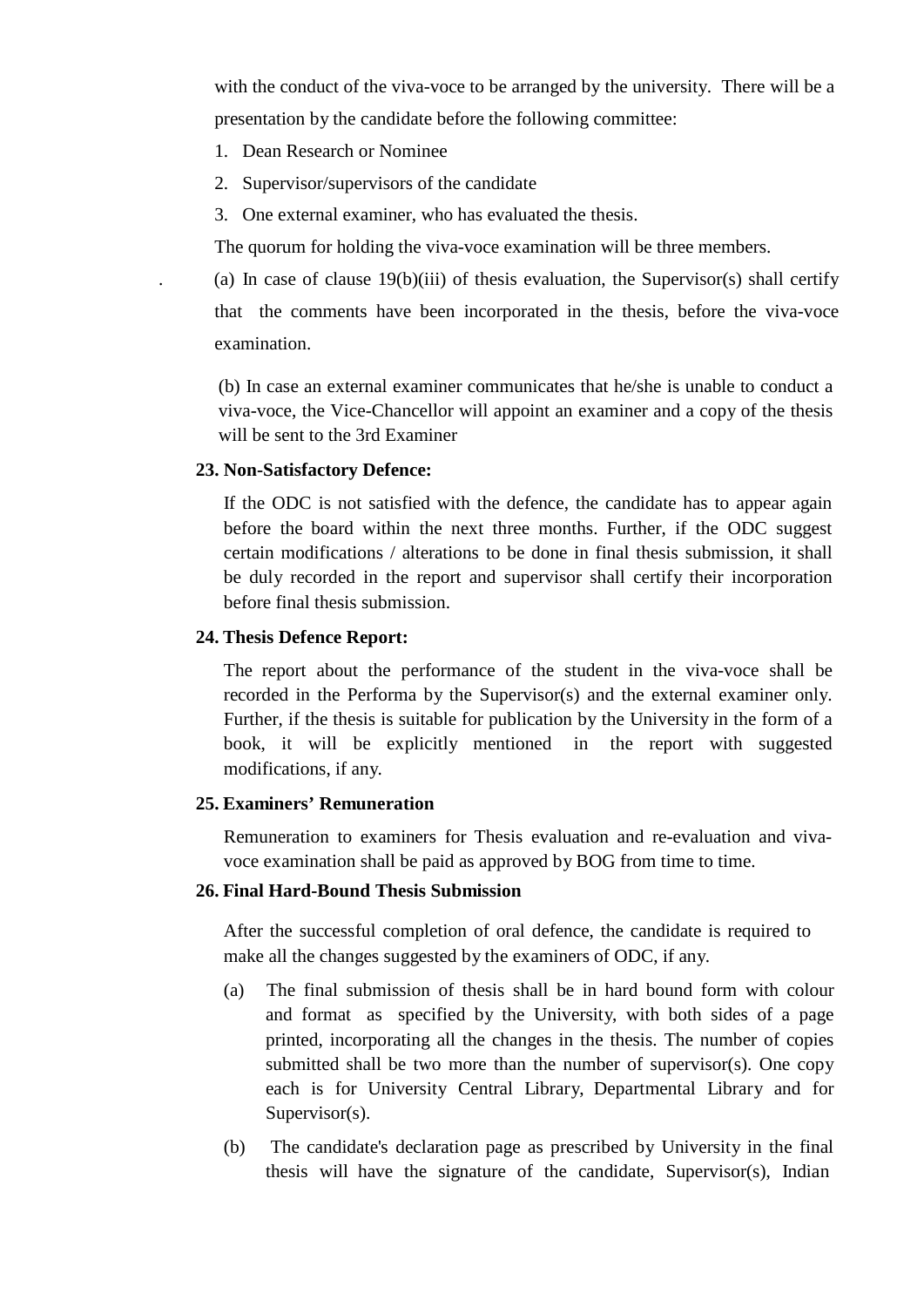external examiner and HoD. The Supervisor will take the signature of all the members of Oral Defence Committee on required number of sheets at the time of viva-voce examination to be placed in the final thesis.

- (c) Before signing the thesis in the hard bound form, the Supervisor(s) will certify that the candidate has made all the changes as suggested by the examiner(s).
- (d) The candidate shall submit one copy of final thesis meant for Central Library, synopsis of the thesis, 'No Dues' certificate and a soft copy of final thesis (pdf file) on a CD through Supervisor(s) to HoD, who shall forward the same along with the ODC report recommending award of the Ph.D. degree to the office of Dean R&D for approval by the VC and to grant provisional degree and certification in regards to- Degree being awarded is as per the *UGC (Minimum Standards and Procedure for Award of M.Phil / Ph.D Degree) Regulation, amended from time to time, -* by the concerned academic section.

### **27. Award of Ph.D. Degree**

The Degree of Ph.D. shall be awarded by the Highest Academic Body of the IKGPTU, provided that:

- (a) The Oral Defence Committee so recommends;
- (b) The candidate produces a 'No dues Certificate' in the prescribed form.
- (c) The candidate has submitted one soft and two hard cover copies of the thesis; one for the Library of the Department  $/$  Centre and the other for the Central Library. The thesis should incorporate all necessary / corrections / modifications listed by the Oral Defence Committee (ODC).

# **28. Depository with UGC**

Following the successful completion of the evaluation process and announcements of the award of Ph.D., the University shall submit a soft copy of the Ph.D. thesis to the UGC within a period of thirty days, for hosting the same in INFLIBNET, accessible to all Institutions / Universities.

This shall be mandatory for all research students.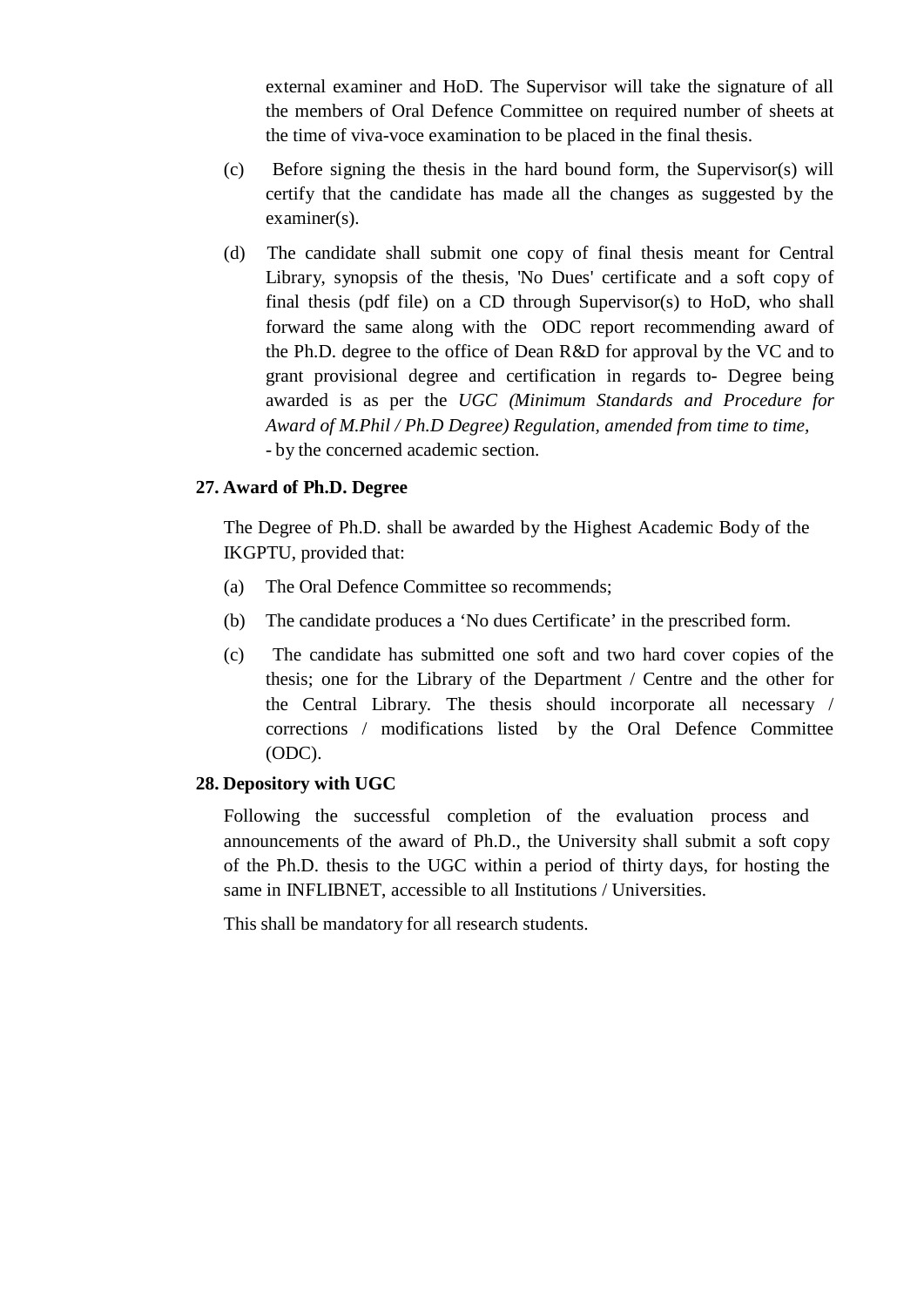### **29. Interpretation**

Any doubt or dispute about the interpretation of these Regulations shall be referred to the University Research Board (URB) with VC as Chairperson, whose decisions shall be final.

*Note:This incorporates all the provisions contained in UGC (Minimum Standards and Procedure for Award of M.Phil. / Ph.D. Degree) Regulation, as amended from time to time.*

*Students admitted under the UGC (Minimum Standards and Procedure for Award of Ph.D. degree) regulations, 2016, shall be treated to be registered as per the amended rules as applicable from time to time and as adopted by the Board of Governors of the University.*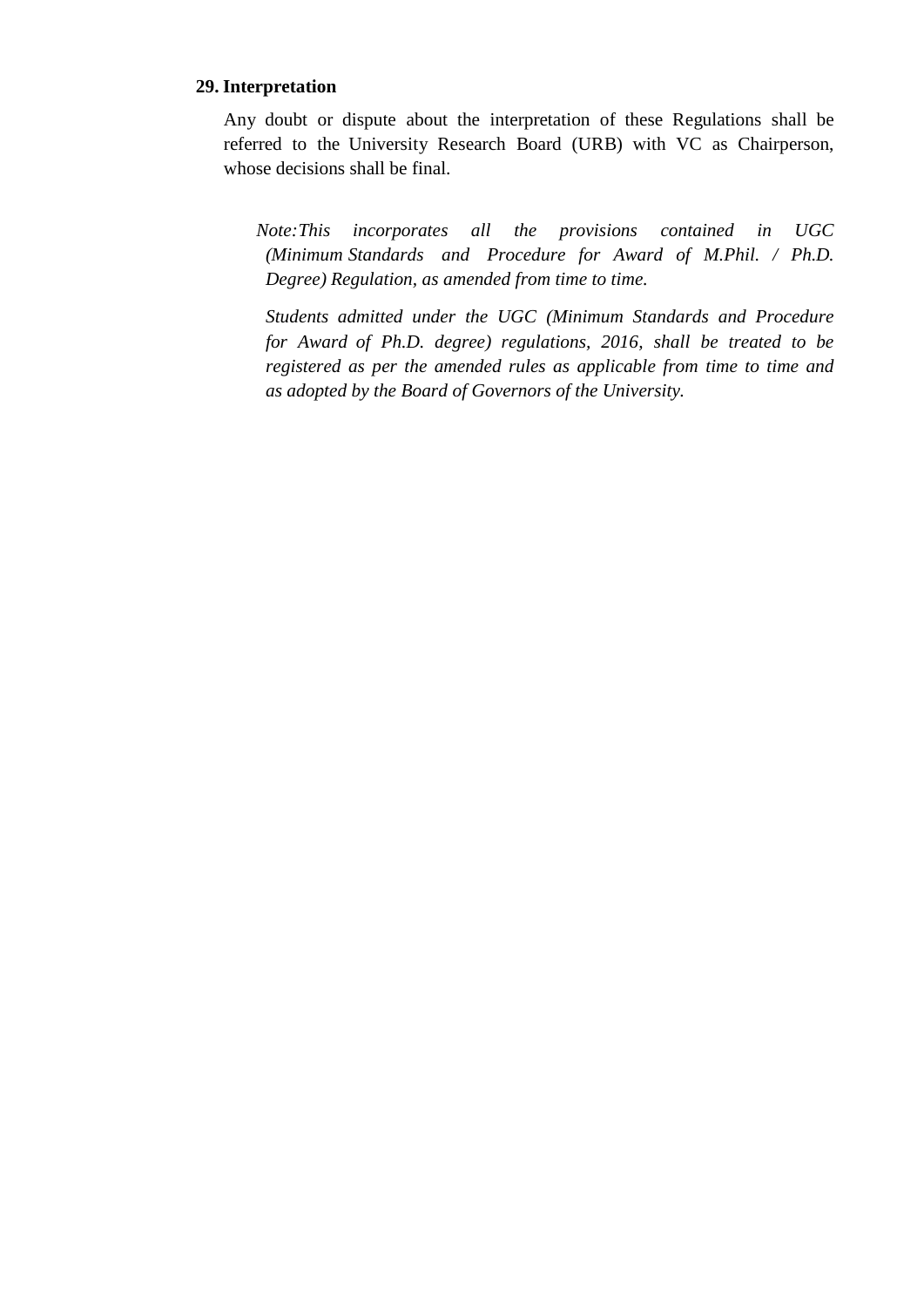## **1. Composition and Responsibilities of Ph.D. Related Committees**

### **(a) University Research Board (URB)**

- **(i)** University Research Board (URB) shall be the highest research body of the University for Monitoring, Modifying, Interpreting and Arbitrating on any kind of dispute pertaining to University Ph.D. regulations. In addition, this body shall be competent to propose and issue amendments / addendum to these regulations as per the need and to comply with UGC guidelines from time to time.
- **(ii)** URB shall be the final decision making body-
	- (1) For any doubt or dispute about the interpretation of these Regulations
	- (2) For any other Research related issue referred to it by the competent authority.
	- (3) To modify / clarify / issue addendum to these regulations, if required at any time.

|     | <b>Composition of University Research Board (URB)</b>                                                                                               |                      |  |  |  |
|-----|-----------------------------------------------------------------------------------------------------------------------------------------------------|----------------------|--|--|--|
| (a) | <b>Vice-Chancellor</b>                                                                                                                              | <b>Chairperson</b>   |  |  |  |
| (b) | Dean $R\&D$                                                                                                                                         | Member-<br>Secretary |  |  |  |
| (c) | Dean of various Faculties                                                                                                                           | Member               |  |  |  |
| (d) | Dean Academics                                                                                                                                      | Member               |  |  |  |
| (e) | All other Professors from various Departments of<br>University                                                                                      | Member               |  |  |  |
| (f) | Two Associate professors and two Assistant<br>professors of the University by rotation according<br>to seniority, provided they hold a Ph.D. degree | Member               |  |  |  |
| (g) | Two experts holding Ph.D. degree from the<br>affiliated colleges of the University to be<br>nominated by the Vice-Chancellor.                       | Member               |  |  |  |

**(iii)** Composition of University Research Board (URB) is as under

# **(b) Research Advisory Committee (RAC)**

There shall be a Research Advisory Committee for each Ph.D. scholar. The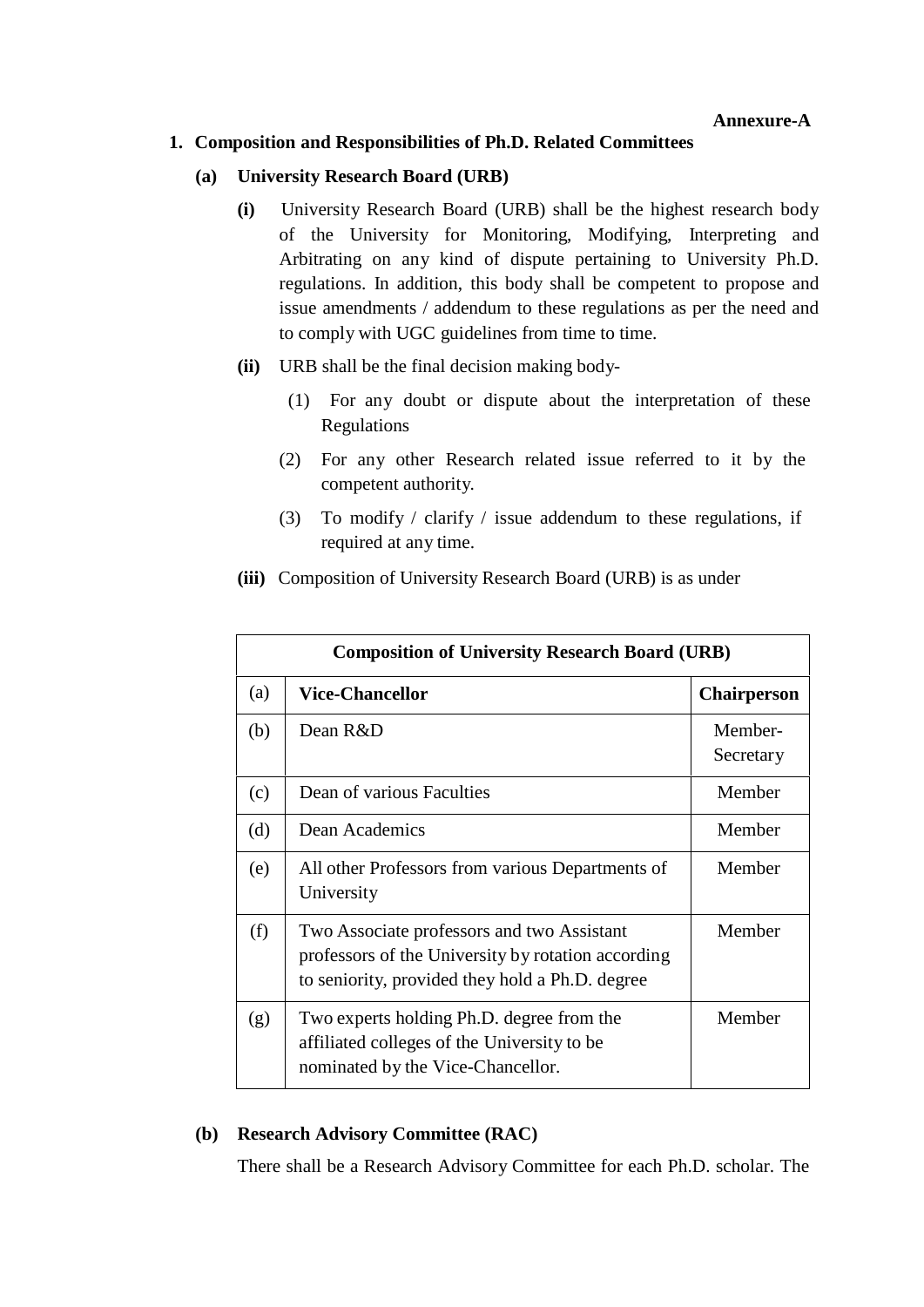Research Supervisor of the scholar shall be the Convener of this Committee. This committee shall have following structure

|       | <b>Composition of Research Advisory Committee</b>                                                                                                                                                                                                        |                      |  |  |  |  |
|-------|----------------------------------------------------------------------------------------------------------------------------------------------------------------------------------------------------------------------------------------------------------|----------------------|--|--|--|--|
| (i)   | Head of Concerned Department- IKGPTU Main Chairperson<br>as Chairman if the concerned teaching<br>campus<br>department does not exist in the University Campus<br>Dean (R&D) or his nominee shall act as Chairman<br>of the Research Advisory Committee. |                      |  |  |  |  |
| (ii)  | subject expert nominated by the Vice<br>One<br>Chancellor through Dean (Research<br>&<br>Development) from the list of experts with<br>specialization submitted by the supervisor.                                                                       | Member               |  |  |  |  |
| (iii) | One external expert if required shall be co-opted on<br>recommendation of Dean (R&D) by Vice-<br>Chancellor.                                                                                                                                             | Member               |  |  |  |  |
| (iv)  | Supervisor and Co-supervisor of the PhD student                                                                                                                                                                                                          | Member-<br>Secretary |  |  |  |  |

- **2.** This Committee shall have the following responsibilities:
	- (a) To review the research proposal and finalize the topic of research;
	- (b) To guide the research scholar to develop the study design and methodology of research and identify the course(s) that he / she may have to do.
	- (c) To periodically review and assist in the progress of the research work of the research scholar.
		- (i) A research scholar shall appear before the Research Advisory Committee once in six months to make a presentation of the progress of his / her work for evaluation and further guidance. The six monthly progress reports shall be submitted by the Research Advisory Committee to the University with a copy to the research scholar.
		- (ii) In case the progress of the research scholar is unsatisfactory, the Research Advisory Committee shall record the reasons for the same and suggest corrective measures. If the research scholar fails to implement these corrective measures, the Research Advisory Committee may recommend to the University with specific reasons for cancellation of the registration of the research scholar.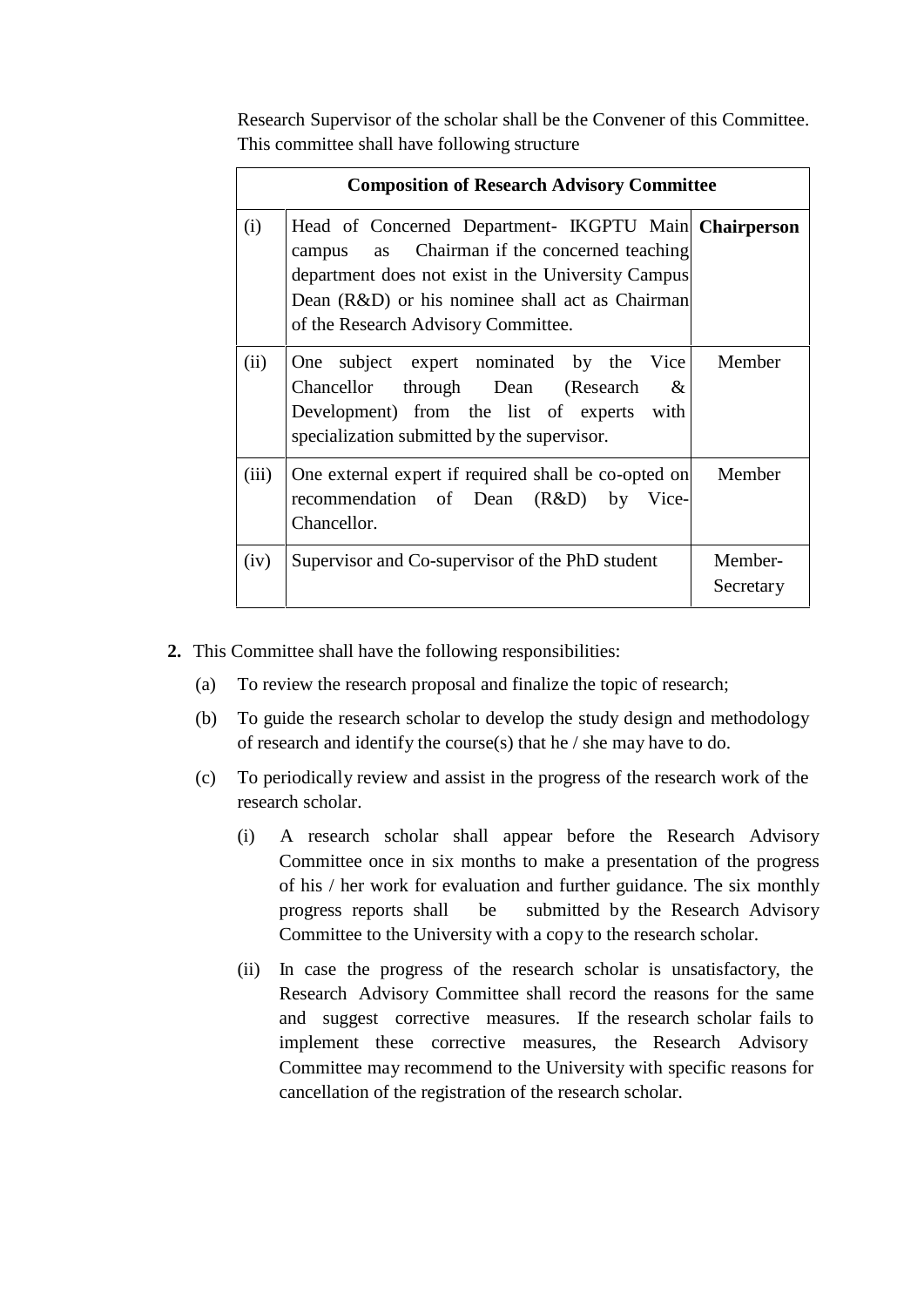### **Annexure-B**

#### **3. Ph.D. Course Work**

The Ph.D. Course work will follow credit based system, the details of which are given below: While undertaking the Course work, the following terms are defined:

- (a) *'Course'* means a semester Course
- (b) *'Credit'* means weightage assigned to a Course in terms of contact hours

(1 Credit theory = 1 contact hour per week / 1 Credit practical or seminar or field work  $= 2$  contact hours per week.)

- (c) *'Grade'* means a letter grade assigned to a student on a 10-point scale.
- (d) *'Semester Grade Point Average'* (SGPA) means weighted average of grades in a semester =  $(G_i * C_i) / C_i$ , where  $G_i$  is the grade in the i<sup>th</sup> Course, and  $C_i$  are the credits in the i<sup>th</sup> Course.
- (e) *'Cumulative Grade Point Average'* (CGPA) means total weighted average of grades in all semesters =  $(G_i^*C_i) / C_i$ ;
- **4.** The grades shall be awarded as per the following table:

| <b>Academic</b> | Grade         | <b>Grade Points</b> | % score in absolute |
|-----------------|---------------|---------------------|---------------------|
| performance     |               |                     | marking system      |
| Outstanding     | $A+$          | 10                  | $>80$ to 100        |
| Excellent       | A             | 9                   | $>75$ to 80         |
| Very Good       | $B+$          | 8                   | $>70$ to 75         |
| Good            | B             | 7                   | $>60$ to 70         |
| Average         | $C+$          | 6                   | $>50$ to 60         |
| Fair            | $\mathcal{C}$ | 5                   | $>40$ to 50         |
| Marginal        | D             | $\overline{4}$      | $>30$ to 40         |
| Deficient       | E             | $\overline{2}$      | $>20$ to 30         |
| Very Poor       | F             | $\theta$            | 0 to 20             |

#### **Credit Courses**

**5.** A Ph.D. student will be required to obtain at least "C+" grade in each Course. A student getting "C" or lower grade in any Course will have to opt another Course in lieu of such a Course with the approval of his / her supervisor, and will have to obtain at least " $C^+$ " grade in this Course within one year of first taking up of that Course, failing which his / her *pre-registration* to the Ph.D. programme will be cancelled.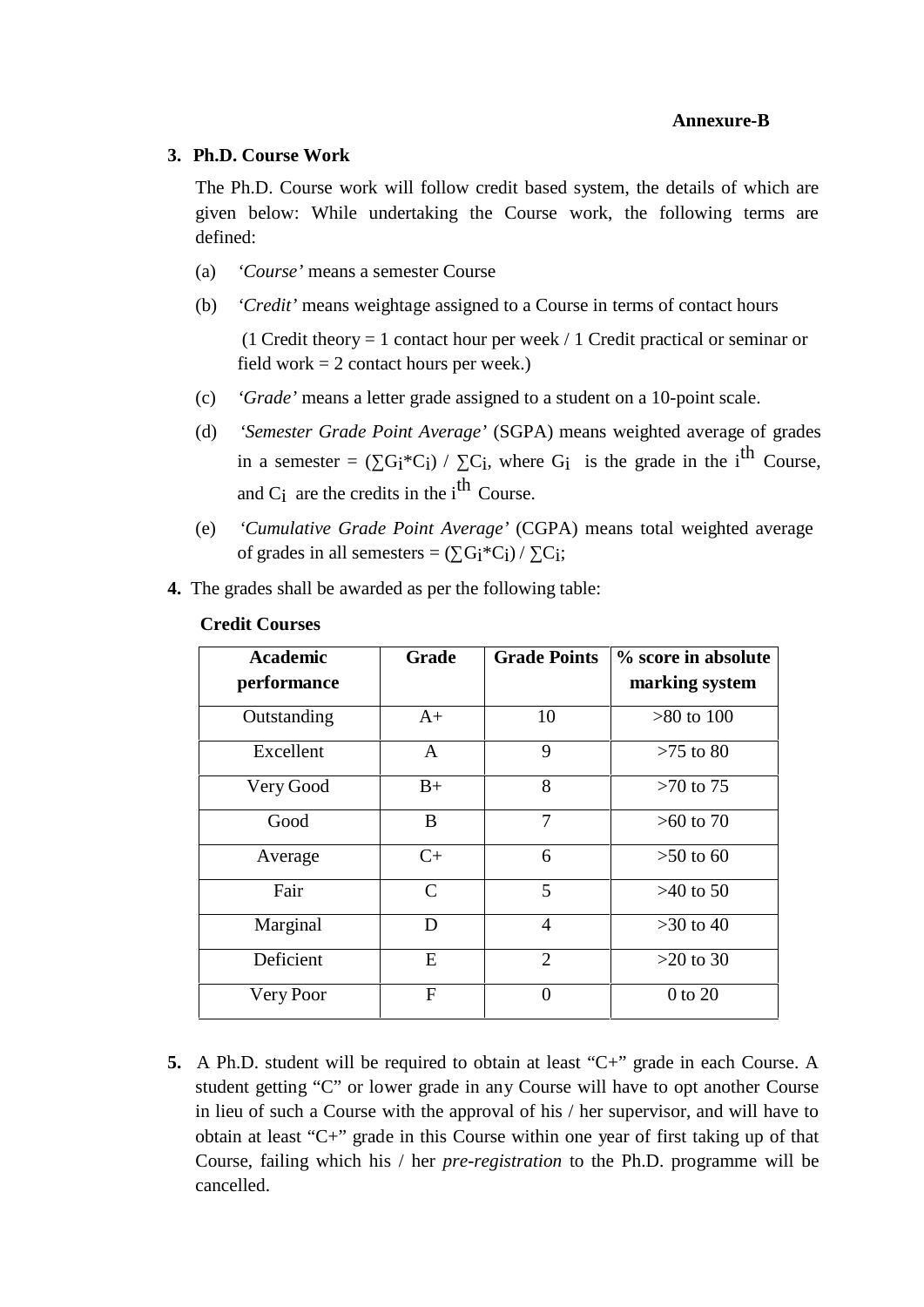- **6.** A student will have to obtain a CGPA of 6.75 or above, in order to be eligible to confirm Ph.D. registration. The back conversion from SGPA / CGPA to Percent score will be multiplication of SGPA or CGPA by a factor of 8.9
- **7. Seminar:** Each student registered for Ph.D. will have to undertake at least one credit of seminar based on her research area after his / her enrolment / preregistration. The Grade awarded for Seminar will be 'S' (Satisfactory) or 'U' (Unsatisfactory).
- **8. Thesis:** A student registered for Ph.D. will have to undertake thesis work spread over the entire period of registration of the Ph.D. The grade awarded for thesis work will be 'S' or 'U'. A student will start working on the topic of his / her research right from the date of enrolment / pre-registration.
- **9. Fees**: The students registered for Ph.D. shall pay fees for Course work as per the rules of the University.

# **10. Anti-Plagiarism Policy for Ethical Conduct in Research**

**(a) Objective:**

In pursuance of the vision and mission of IKGPTU in regard to attaining excellence in technical education and research and to provide quality human resources having high professional and ethical conduct, provisions are made for upholding and practicing research ethics by all the researchers. In addition, all students shall abide by Honor code of the University.

### **(b) Unethical Research Practices**

# **(i) Plagiarism:**

- (1) Claiming the work, research data, text phrase(s), paragraph(s), or idea(s) of someone else- from published or unpublished work including as available on Internet or in any other media, orally presented at any platform or personally discussed- as the candidate's own, be it researcher or faculty member or employee, either in publication or presentation or in any other form for any academic purpose, including attainment of a degree e.g. in thesis, project reports, sponsored research projects / proposals, books etc., without proper citation, acknowledgement or reference, shall be termed as plagiarism.
- (2) Presenting or reproducing one's own published work- partially or in whole-without giving proper reference of the work shall also be treated as a form of self-plagiarism.

# **(ii) Forgery and Misinterpretation of Research Data:**

Presentation of fabricated results, forged data, false statements, reporting or claiming results for which experiments have not been performed, deliberately withholding the results that do not conform to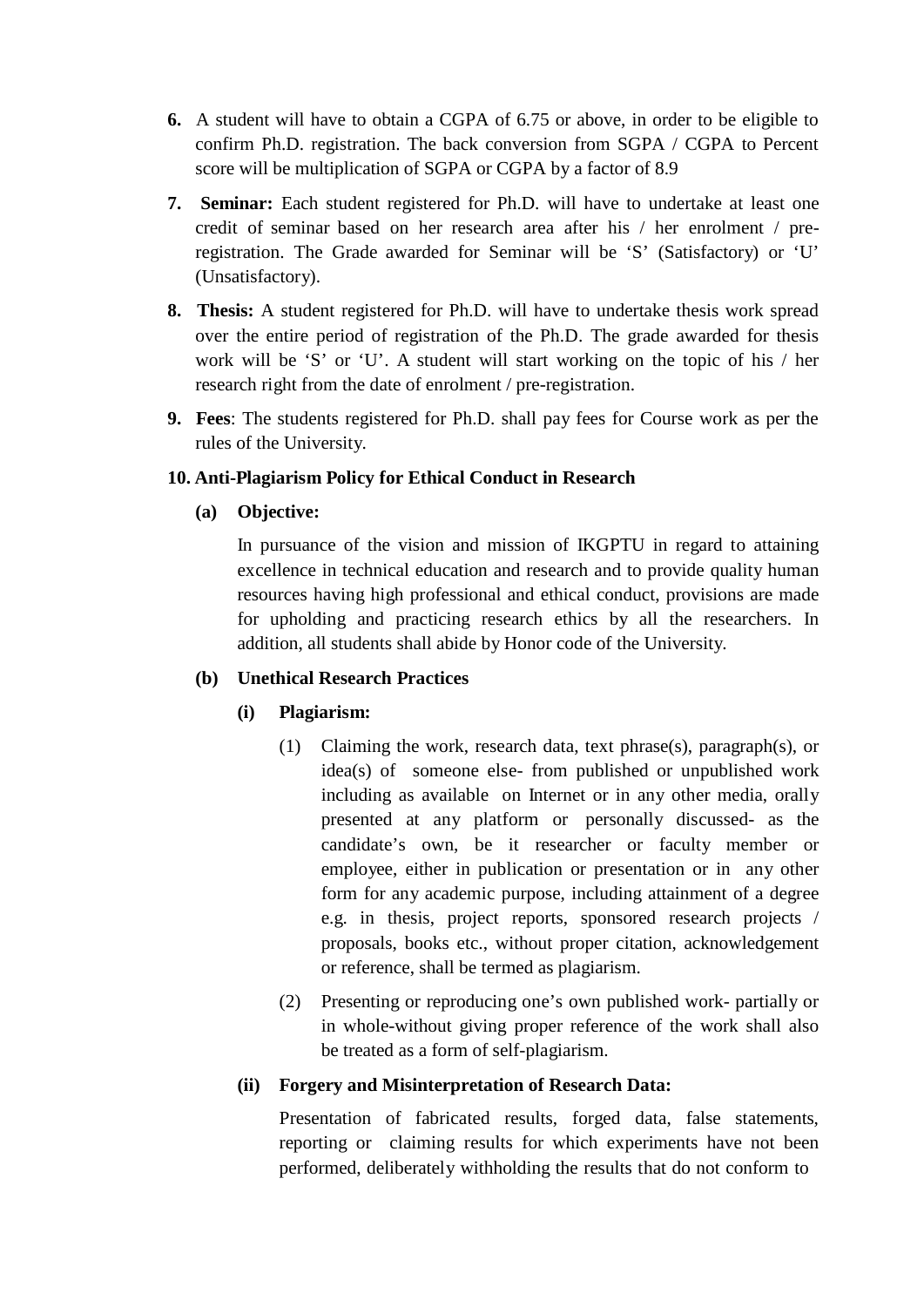the proposed hypothesis / theory in any form- for the purpose of attaining any academic degree or benefit, including service benefit shall also be treated as unethical research practice.

## **(iii) Misuse of Confidential Information:**

Misuse of privileged or confidential information received by virtue of being an examiner to review / examine / grant research proposals / projects, or by virtue of peer reviewer for a journal, or as an examiner of a project / thesis / seminar / or any other examination shall be deemed as unethical research conduct. Any person found guilty of passing confidential information to unauthorized person, who indulges in plagiarism, will be charged with misconduct.

### **(iv) Guidelines for Ethical Conduct in Research**

- (1) Authors / researchers shall cite / quote others' work whether published or unpublished in all research communications wherever used in their own work. Other's work may have been published in book / journal / proceedings of conference / seminar / workshop, available on website, or orally presented in seminar.
- (2) Authors shall explicitly acknowledge the technical contributions made by others towards the fulfilment of the objectives of the research work submitted by them to earn an academic degree.
- (3) Plagiarism check, as per the relevant software available in University library or as recommended by the competent authority shall be mandatory before submission of dissertation  $/$  thesis, in partial fulfilment or as such, for the award of a research based degree. A report to this effect shall be put up before Dean R & D through the Department for consideration, adjudication, and acceptance.
- (4) Complete and accurate record of experimental data, which form basis of conclusions / observations in research work or thesis, shall be maintained by the researcher. Data storage whether electronically or hand written should have dates.
- (5) Publication should be listed as submitted oraccepted only when the author has actually submitted or received letter of receipt / acceptance, as the case may be, from the authorized official of the journal handling the manuscript.
- (6) Author should not publish same research, including abstracts, in two places; citation must be included to avoid 'self- plagiarism'.
- (7) If plagiarism has been noticed or reported, it is the author's responsibility to correct or retract article as per journal's specifications.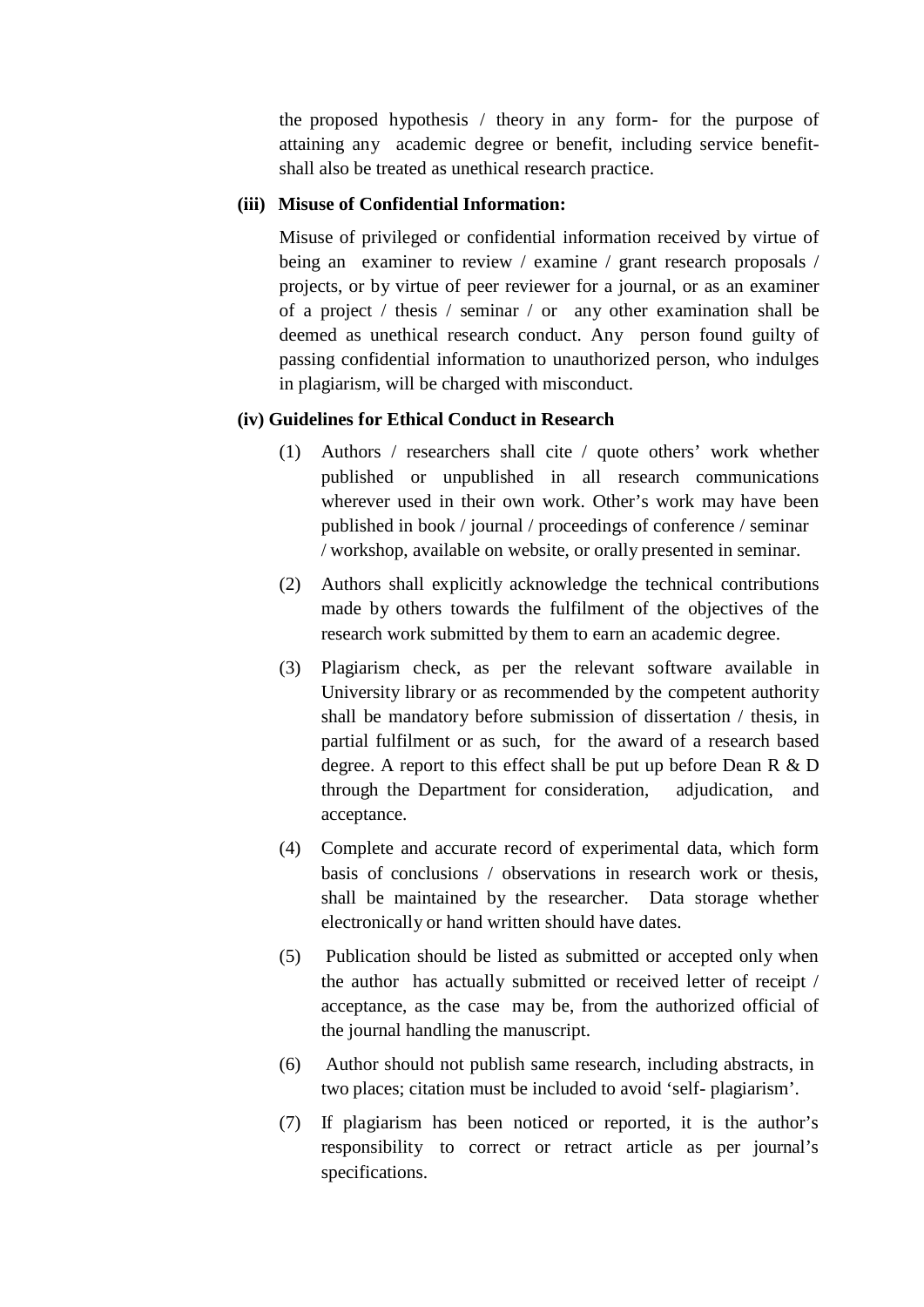- (8) All students admitted to this University shall abide by the Honor Code of the University.
- (9) The candidate has to certify, duly endorsed by the Supervisor, in case of studies dealing with Animals / Genomes / Stem-cells, radioactive material etc. that all Ethical clearances have been obtained and requisite facilities are available.

### **(c) Honour Code of IKGPTU, Kapurthala**

*"All students admitted to IKGPTU, Kapurthala shall not engage in any unethical activity, morally or professionally, and shall perform all academic and research activities that enhance the prestige and honor of the University"*

#### **(d) Anti-Plagiarism Policy**

- (i) If a draft thesis is found plagiarized and / or is reported to **RAC**, it shall call the candidate to hear the candidate's view. On hearing the candidate, the **RAC** shall submit its recommendations keeping in view the following guidelines:
	- (1) If the similarity between documents is within the limit (not more than 20%) for putting some original results in proper context and all original sources are correctly cited. The similarity is not of such nature which directly affects the original findings of research. No further action is required. Candidate may be permitted to submit the thesis.
	- (2) **Self-plagiarism:** "Regarding self-plagiarism or cases where published work of the student himself is shown as Plagiarized in the check, a certificate (Self Plagiarism Exclusion Certificate- Annexure) *has to be issued by the supervisor specifying and attaching the articles that have been published by the student from the thesis work. Only these articles should be excluded from the check; no other article of the student or supervisor should be excluded from the check."*

If the similarity contents are from candidate's previous published work without proper citation, then the candidate shall resubmit the work with proper citations. If the published work is also co authored, the researcher shall submit a consent letter from co author(s) and the publisher permitting him to use the work in his thesis.

(3) **Unintentional (Low-level) Plagiarism:** When the similarity between documents is marginally outside the limit and plagiarism is not deliberate or is not intended to cheat, the candidate may be allowed to resubmit the work with proper citations.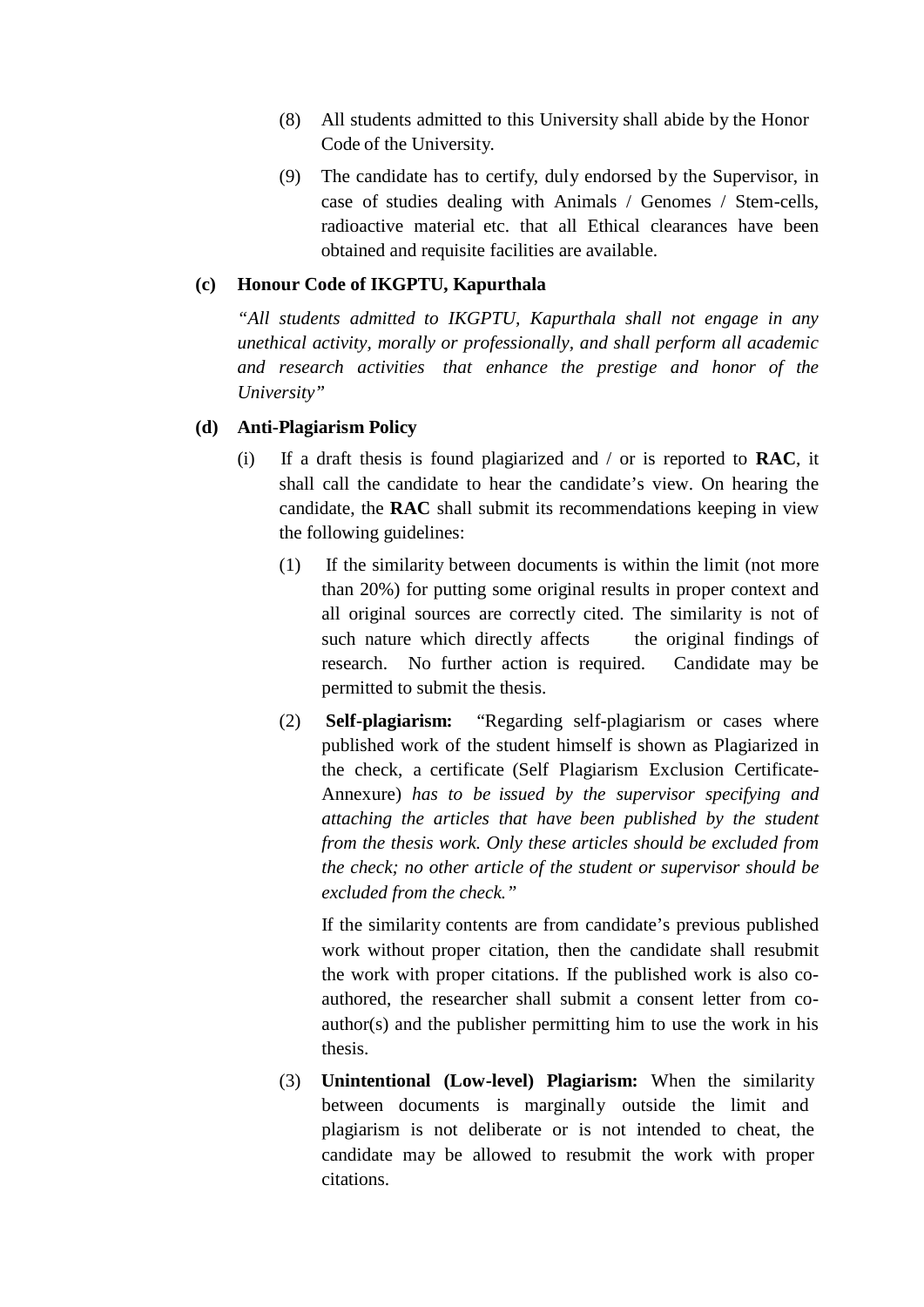- (4) **Inept (Mid- level) Plagiarism:** When the similarity between documents is outside the limit and relates to absence of citation(s), and copying of few sentences and paragraphs, though the intent to cheat is very low. In this case, the candidate may be allowed to resubmit the work with proper citation and with a warning not to repeat the mistake again.
- (5) **Intentional (High-level) Plagiarism:** When the intention to cheat is obvious and deliberate and is a planned attempt to copy the work done by someone else, and is claimed as one's own to attain an academic degree. Large amount of data is taken from someone else's work directly, art work copied, source code copying etc. without citation, acknowledgements and / or permissions. The candidate's registration may be cancelled.
- (ii) The thesis resubmitted as recommended by the Departmental Doctoral Research Committee will be again placed before **RAC** and the candidate shall also be present to substantiate the necessary improvements made by him in the work / thesis.

### **(e) Action for Plagiarism Reported**

- (i) In case, any plagiarism is reported to the University when a Ph.D. degree has already been awarded, the Vice-Chancellor may constitute an expert committee to enquire into charges of plagiarism and the committee will submit its report with recommendations.
- (ii) The expert committee may give the opportunity of hearing to the concerned parties as it may deem fit.
- (iii) The Vice-Chancellor will place the report along with recommendations of the committee before the Academic Council for its consideration and action.
- (iv) In case, plagiarism is detected / reported for any published work (books / monographs / Thesis / Dissertations / Research papers etc.) with sufficient proofs- on the basis of which an academic degree has been attained or any service benefit claimed / obtained, matter shall be referred by the Vice-Chancellor to an expert committee (comprising of Dean R & D, Dean Academic Affairs, HoD, and three subject experts to be nominated by the Vice-Chancellor) to enquire into the charges of plagiarism. The committee will submit its report with recommendations to Vice-Chancellor for appropriate action. In case, a high-level intentional plagiarism is established, the case shall be referred to the University Board of Governors (BoG) *for withdrawal of all academic and service benefits extended on the basis of these published works or for taking any other action that the BoG may deem fit.*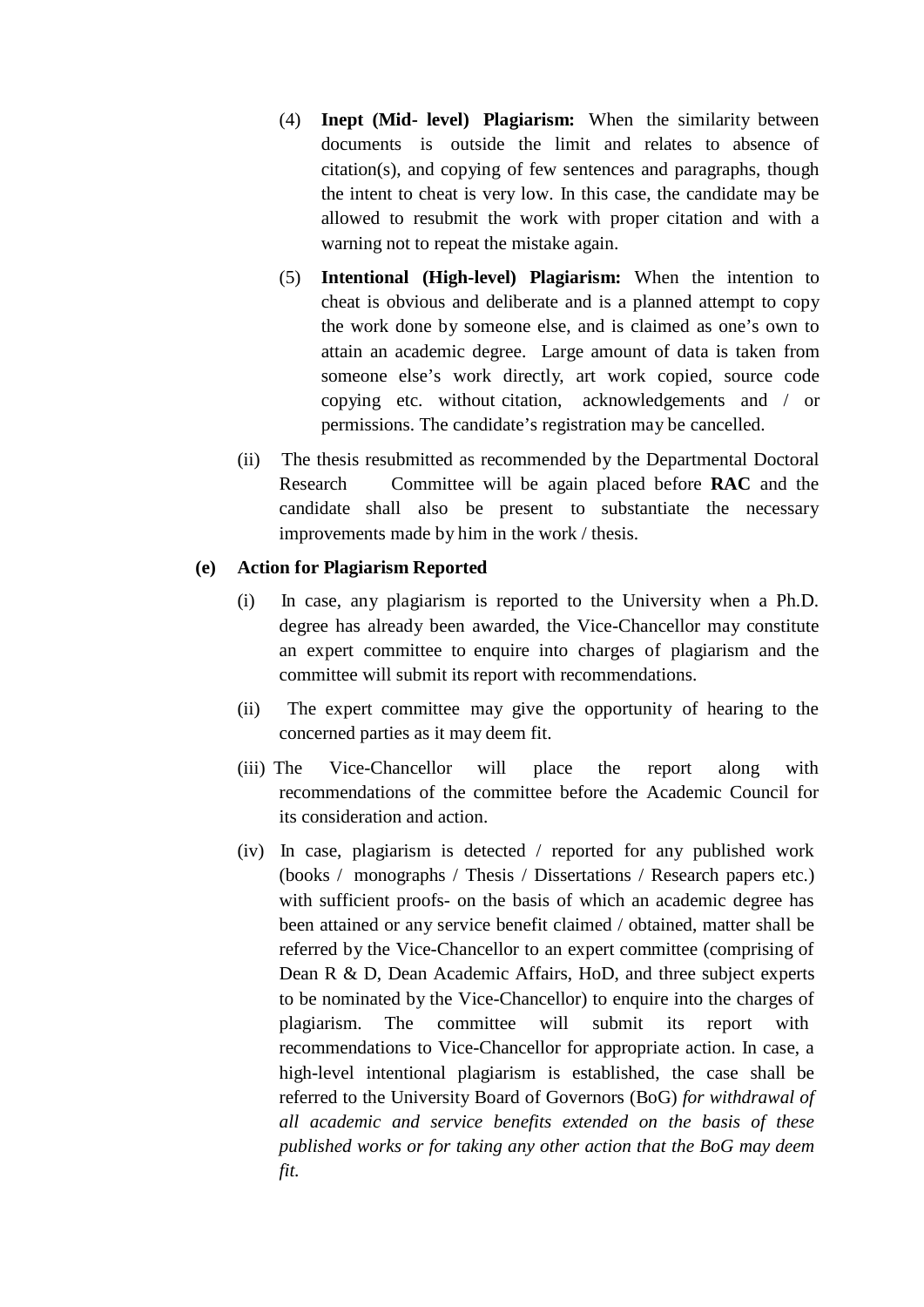## **(f) I. K. Gujral Punjab Technical University Jalandhar-Kapurthala**

### **Self-Plagiarism Exclusion Certificate**

In the thesis submitted by Regd. No. for the award of Ph.D., the content of the Chapters ............ have been published in *(Give the details of the work published in Journals / Books etc.)*

- (i)
- (ii)
- (iii)
- $(iv)$

This published work has been included in the thesis and has not been submitted for any degree to any University / Institute.

### **(Signature of the Candidate) (Signature of Supervisor(s))**

### **Date: Date:**

### **(g) I. K. Gujral Punjab Technical University Jalandhar- Kapurthala**

### **Self-Plagiarism certification / consent by Co-authors**

We have published the following articles / Research papers jointly: *(Give the details of the work published in Journals / Books etc.)*

- (i)
- (ii)
- (iii)
- $(iv)$
- 1. We give our consent to Mr./ Ms. ………………………… Regd. No. …………… to make use of these articles for his / her Thesis / Dissertation.
- 2. The above research paper(s) have not been used by any of us for any degree / Diploma in any other University.
- 3. We shall be responsible for any legal dispute / case(s) for violation of any provisions of the Copy Right Act.

| <b>Signature of</b> | <b>Signature of</b> | <b>Signature of</b> |
|---------------------|---------------------|---------------------|
| Co-author           | Co-author           | Co-author           |
| Date:               | Date:               | Date:               |
| Name                | Name                | Name                |
| Address             | Address             | Address             |
|                     |                     | .                   |